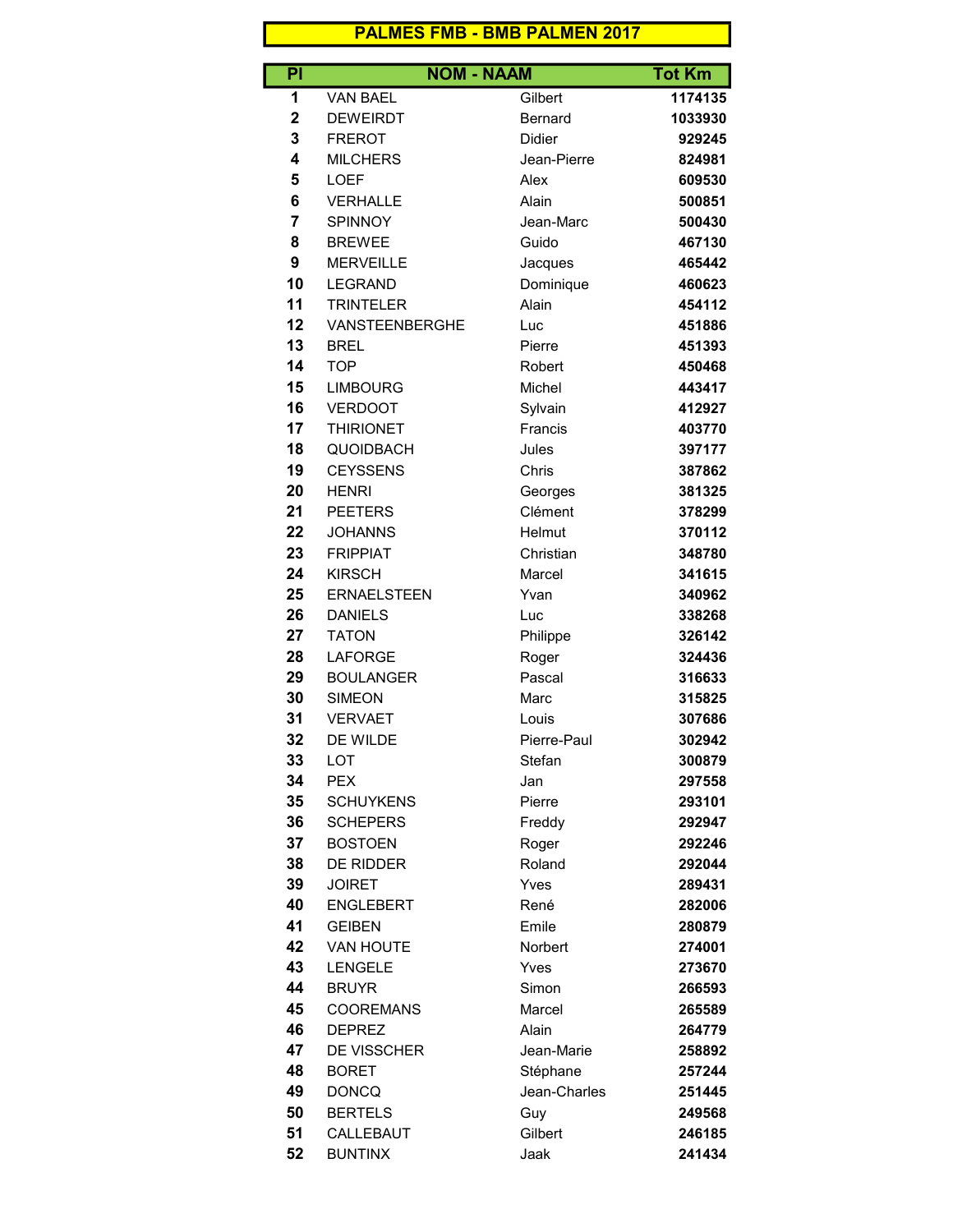| 53  | <b>BONNET</b>        | Philippe       | 238627 |
|-----|----------------------|----------------|--------|
| 54  | <b>TACHEL</b>        | Thierry        | 236829 |
| 55  | <b>FRANCQ</b>        | Dominique      | 232612 |
| 56  | <b>SCHAEKEN</b>      | Marcel         | 231015 |
| 57  | <b>DAHLEN</b>        | Peter          | 228135 |
| 58  | <b>GEURTS</b>        | Pol            | 228043 |
| 59  | <b>KEYERS</b>        | André          | 227789 |
| 60  | <b>COUVENT</b>       | Gaston         | 227627 |
| 61  | <b>LEMMENS</b>       | Jules          | 225941 |
| 62  | <b>DAVIN</b>         | Philippe       | 224425 |
| 63  | <b>CLAISSE</b>       | Jean-Luc       | 224311 |
| 64  | <b>NAMECHE</b>       | Jean-Pol       | 223683 |
| 65  | <b>BERGIERS</b>      | Pierre         | 223032 |
| 66  | <b>WARICHET</b>      | Claude         | 222749 |
| 67  | <b>DENEYER</b>       | Willy          | 221015 |
| 68  | VANBELLINGEN         | Jean-Claude    | 217138 |
| 69  | <b>MEYNAERT</b>      | Joseph         | 215038 |
| 70  | <b>PEX</b>           | Noël           | 213123 |
| 71  | <b>WEYTEN</b>        | François (Swa) | 212645 |
|     | 72 KRUYEN            | Jean-Marie     | 210374 |
| 73  | <b>VANDER MAELEN</b> | Guy            | 210080 |
| 74  | <b>BUET</b>          | Alain          | 207245 |
| 75  | <b>HUBIN</b>         | Daniel         | 201739 |
| 76  | <b>NOLET</b>         | Claude         | 200879 |
| 77  | <b>VAN BAEL</b>      | Jef            | 200237 |
| 78  | <b>BUYS</b>          | Edmond         | 198130 |
| 79  | VANDEVELDE           | Michel         | 196139 |
| 80  | <b>HERMANS</b>       | Koen           | 193414 |
| 81  | <b>TONNEAUX</b>      | Robert         | 191174 |
| 82  | <b>BERGMANS</b>      | Ferdinand      | 189531 |
| 83  | <b>MARCHAL</b>       | Eric           | 186018 |
| 84  | <b>DRIESSMANS</b>    | Michel         | 185729 |
| 85  | <b>KEIL</b>          | François       | 185364 |
| 86  | TEN HARTOG           | Patrick        | 184956 |
| 87  | LAMBERTZ             | Erich          | 184316 |
| 88  | <b>DELVAUX</b>       | Daniel         | 183975 |
| 89  | <b>BOUCQUEZ</b>      | André          | 183843 |
| 90  | <b>POST</b>          | Marcel         | 182330 |
| 91  | <b>BERNHARD</b>      | Laurent        | 180562 |
| 92  | <b>BLOCKHUYS</b>     | François       | 179694 |
| 93  | <b>ORBIE</b>         | Patrick        | 179314 |
| 94  | <b>WOBBEN</b>        | Jean           | 177453 |
| 95  | <b>DEJONGHE</b>      | Luc            | 177186 |
| 96  | VANDENBUSSCHE        | Benjamien      | 171311 |
| 97  | <b>HEIJNEN</b>       | Lambert        | 170691 |
| 98  | <b>FIORENTINO</b>    | Dominique      | 170073 |
| 99  | <b>WOUTERS</b>       | Erik           | 169376 |
| 100 | <b>VAN DEN BERGH</b> | Alfons         | 167649 |
| 101 | <b>POMPIER</b>       | Philippe       | 166246 |
| 102 | <b>VERMEULEN</b>     | Guido          | 165523 |
| 103 | <b>PIERON</b>        | Michel         | 163403 |
| 104 | <b>LACROIX</b>       | Guy            | 163224 |
| 105 | <b>BOULOGNE</b>      | Philippe       | 162534 |
| 106 | DE DYCKER            | Gaston         | 162345 |
| 107 | <b>AMAOUZ</b>        | Dominique      | 160037 |

| Philippe       | 238627 |
|----------------|--------|
| Thierry        | 236829 |
| Dominique      | 232612 |
| Marcel         | 231015 |
| Peter          | 228135 |
| Pol            | 228043 |
| André          | 227789 |
| Gaston         | 227627 |
| Jules          | 225941 |
| Philippe       | 224425 |
| Jean-Luc       | 224311 |
| Jean-Pol       | 223683 |
| Pierre         | 223032 |
| Claude         | 222749 |
| Willy          | 221015 |
| Jean-Claude    | 217138 |
| Joseph         | 215038 |
| Noël           | 213123 |
| François (Swa) | 212645 |
| Jean-Marie     | 210374 |
| Guy            | 210080 |
| Alain          | 207245 |
| Daniel         | 201739 |
| Claude         | 200879 |
| Jef            | 200237 |
| Edmond         | 198130 |
| Michel         | 196139 |
| Koen           | 193414 |
| Robert         | 191174 |
| Ferdinand      | 189531 |
| Eric           | 186018 |
| Michel         | 185729 |
| François       | 185364 |
| Patrick        | 184956 |
| Erich          | 184316 |
| Daniel         | 183975 |
| André          | 183843 |
| Marcel         | 182330 |
| Laurent        | 180562 |
|                | 179694 |
| François       | 179314 |
| Patrick        |        |
| Jean           | 177453 |
| Luc            | 177186 |
| Benjamien      | 171311 |
| Lambert        | 170691 |
| Dominique      | 170073 |
| Erik           | 169376 |
| Alfons         | 167649 |
| Philippe       | 166246 |
| Guido          | 165523 |
| Michel         | 163403 |
| Guy            | 163224 |
| Philippe       | 162534 |
| Gaston         | 162345 |
| Dominique      | 160037 |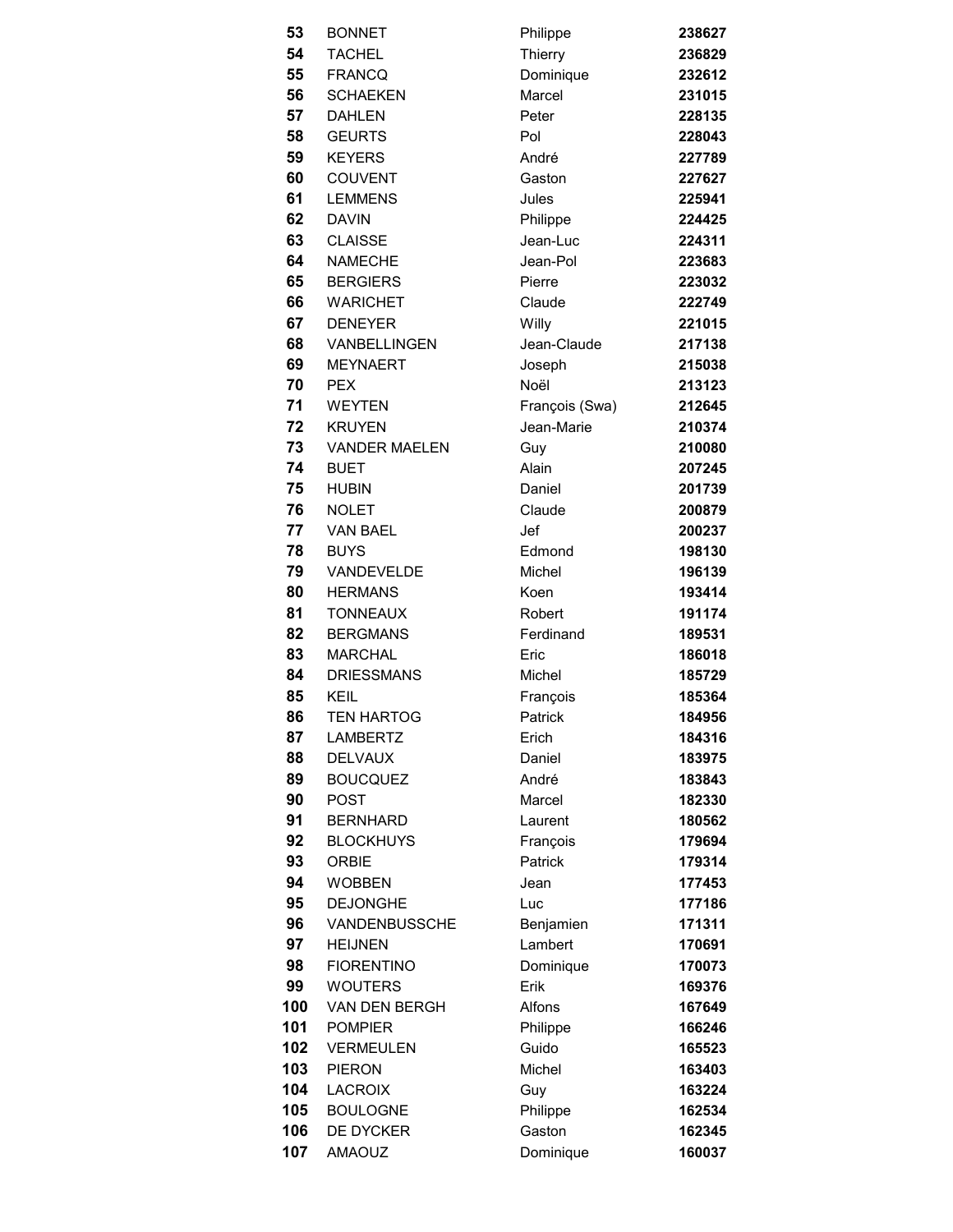| 108 | <b>TIMMERMAN</b>   | Guy           | 158766 |
|-----|--------------------|---------------|--------|
| 109 | DE BOECK           | Gilbert       | 158326 |
| 110 | <b>OLIVETTO</b>    | Enzo          | 158001 |
| 111 | <b>HILLEN</b>      | Jos           | 156872 |
| 112 | <b>MOREAU</b>      | Eric          | 155512 |
| 113 | VANDENBULCKE       | Luc           | 155280 |
| 114 | <b>QUINIF</b>      | Jean-Claude   | 155154 |
| 115 | VANBELLINGEN       | Dominique     | 155153 |
| 116 | <b>PARMENTIER</b>  | Dominique     | 154179 |
| 117 | <b>MARGRAFF</b>    | Dietmar       | 153701 |
| 118 | <b>LAFONTAINE</b>  | Marc          | 152845 |
| 119 | <b>SEVRIN</b>      | Dany          | 150994 |
| 120 | <b>GIACOMEL</b>    | Rudy          | 149036 |
| 121 | <b>COLLIN</b>      | Thierry       | 147992 |
| 122 | <b>LOBET</b>       | Jean-Pierre   | 146715 |
| 123 | <b>BOUFFIOULX</b>  | André         | 146470 |
| 124 | LAURENT            | Jean-Pierre   | 146383 |
| 125 | VAN DEN HEUVEL     | <b>Bruno</b>  | 145677 |
| 126 | <b>MINNE</b>       | Victor        | 145002 |
| 127 | <b>DEWYNGAERT</b>  | Jacques       | 144749 |
| 128 | <b>LESCAL</b>      | Thierry       | 143593 |
| 129 | <b>APPERMANS</b>   | François      | 141871 |
| 130 | <b>GUILLAUME</b>   | Fabrice       | 141868 |
| 131 | <b>SPRUMONT</b>    | Christian     | 140905 |
| 132 | <b>HERMAL</b>      | Christophe    | 139439 |
| 133 | <b>SCHULZEN</b>    | Erich         | 138986 |
| 134 | <b>HENNES</b>      | Jean          | 138499 |
| 135 | VANDERHEYDEN       | Pierre        | 138036 |
| 136 | <b>ROMNEE</b>      | Jean-Luc      | 137328 |
| 137 | <b>BAUFFE</b>      | André         | 136704 |
| 138 | <b>GILIS</b>       | Yvan          | 135836 |
| 139 | VANDENDAEL         | André         | 135526 |
| 140 | DE POOTER          | Richard       | 135510 |
| 141 | LAMPE              | Alain         | 134644 |
| 142 | <b>DETRY</b>       | Jules         | 134582 |
| 143 | <b>JEURISSEN</b>   | Pierre        | 133882 |
| 144 | <b>CLEMENT</b>     | Arthur        | 133704 |
| 145 | <b>DENDOOVEN</b>   | Philippe      | 133015 |
| 146 | <b>JOOS</b>        | Danny         | 132835 |
| 147 | <b>TOZZINI</b>     | Andrea        | 130995 |
| 148 | <b>LIMME</b>       | Philippe      | 130779 |
| 149 | <b>HENIN</b>       | Alain         | 130331 |
| 150 | <b>VAN ROMPAEY</b> | Ronny         | 130155 |
| 151 | <b>DULIEU</b>      | Jean-Luc      | 129560 |
| 152 | <b>THYS</b>        | Alain         | 129449 |
| 153 | <b>LAMBOTTE</b>    | <b>Didier</b> | 129111 |
| 154 | <b>FORSEILLES</b>  | Jacques       | 128526 |
| 155 | <b>GUILLAUME</b>   | Lucien        | 128100 |
| 156 | DE SMEDT           | Christian     | 126843 |
| 157 | <b>LEUNIS</b>      | William       | 126807 |
| 158 | <b>VANESCH</b>     | Danny         | 126058 |
| 159 | <b>RENARD</b>      | Jean-Marie    | 125571 |
| 160 | <b>DRICOT</b>      | Philippe      | 124696 |
| 161 | <b>THEUNIS</b>     | Danny         | 124680 |
| 162 | <b>JACOBS</b>      | Ludo          | 124428 |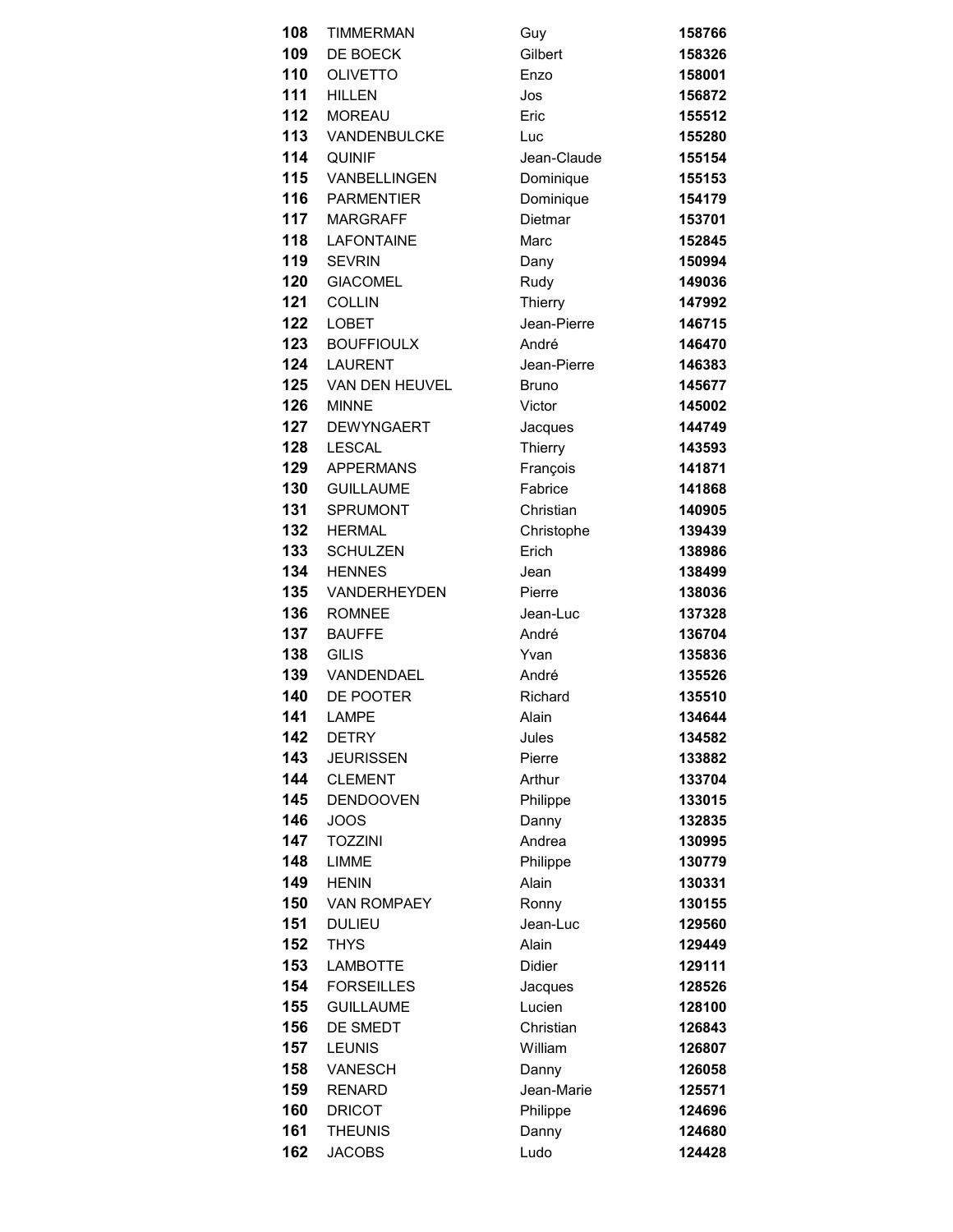| 163 | <b>LECLERCQ</b>    | Jacques        | 123878 |
|-----|--------------------|----------------|--------|
| 164 | <b>DEGREEF</b>     | Bernard        | 123014 |
| 165 | <b>MATHIEUX</b>    | Pol            | 122959 |
| 166 | PLU                | Léon           | 122475 |
| 167 | <b>BONNET</b>      | Jacques        | 122225 |
| 168 | <b>VAN EYNDE</b>   | Ronny          | 120920 |
| 169 | <b>ANTOINE</b>     | Luc            | 120048 |
| 170 | <b>SERONT</b>      | Olivier        | 119126 |
| 171 | <b>SOREE</b>       | Pierre         | 119013 |
| 172 | <b>BLEUX</b>       | Armand         | 118781 |
| 173 | <b>GEYER</b>       | Arnold         | 118567 |
| 174 | <b>GUIDE</b>       | Marcel         | 118406 |
| 175 | <b>BRUURS</b>      | Frans          | 117959 |
| 176 | <b>DEWULF</b>      | <b>Norbert</b> | 117479 |
| 177 | <b>NIZET</b>       | Luc            | 114929 |
| 178 | VANDEBOSCH         | Ludo           | 114581 |
| 179 | <b>DULIEU</b>      | Josy           | 114055 |
| 180 | <b>DAIX</b>        | Georges        | 112917 |
| 181 | <b>TEMMERMAN</b>   | Ronny          | 112745 |
| 182 | DE BOEL            | Paul           | 112679 |
| 183 | <b>QUETIN</b>      | Etienne        | 112015 |
| 184 | <b>BIREMBAUT</b>   | Henri          | 111552 |
| 185 | <b>AVONDS</b>      | Patrick        | 111535 |
| 186 | <b>PIETTE</b>      | Philippe       | 111125 |
| 187 | <b>PITTELLIOEN</b> | Filip          | 109339 |
| 188 | DE WITTE           | Frédéric       | 109306 |
| 189 | LATIGNY            | Walter         | 108753 |
| 190 | <b>SANDERS</b>     | Eugène         | 108674 |
| 191 | <b>PEETERS</b>     | Robert         | 108556 |
| 192 | <b>RAES</b>        | Marc           | 108527 |
| 193 | <b>MATHY</b>       | Stéphan        | 108227 |
| 194 | <b>CLEVEN</b>      | Daniel         | 107912 |
| 195 | <b>MARLIER</b>     | Daniel (Zébus) | 107325 |
| 196 | <b>LESPINEUX</b>   | Victor         | 107006 |
| 197 | <b>BREYNE</b>      | Jean-Pierre    | 106987 |
| 198 | <b>JASPERSE</b>    | Claude         | 106688 |
| 199 | <b>HINCOURT</b>    | Daniel         | 106169 |
| 200 | <b>HOUTMEYERS</b>  | Stany          | 106106 |
| 201 | LUC                | Christian      | 105985 |
| 202 | <b>KARITONAS</b>   | Jean           | 105307 |
| 203 | <b>LECLERCQ</b>    | Armand         | 105054 |
| 204 | <b>VANDERBECK</b>  | Alain          | 104524 |
| 205 | <b>DELVENNE</b>    | Albert         | 104512 |
| 206 | <b>TULPIN</b>      | Sven           | 104454 |
| 207 | <b>GRAVIER</b>     | Alain          | 103926 |
| 208 | VANDEPUT           | Karl           | 102889 |
| 209 | <b>ROSSEEUW</b>    | Luc            | 102074 |
| 210 | <b>RIMBERT</b>     | Michel         | 100946 |
| 211 | <b>LEGLISE</b>     | Stephan        | 100287 |
| 212 | <b>DELOOF</b>      | Joseph         | 100150 |
| 213 | <b>DESMAREE</b>    | Francis        | 100058 |
| 214 | <b>CAPOUILLEZ</b>  | René           | 99323  |
| 215 | <b>HERION</b>      | Pol            | 99122  |
| 216 | <b>DEWIN</b>       | Robert         | 98947  |
| 217 | <b>THIRY</b>       | François       | 98701  |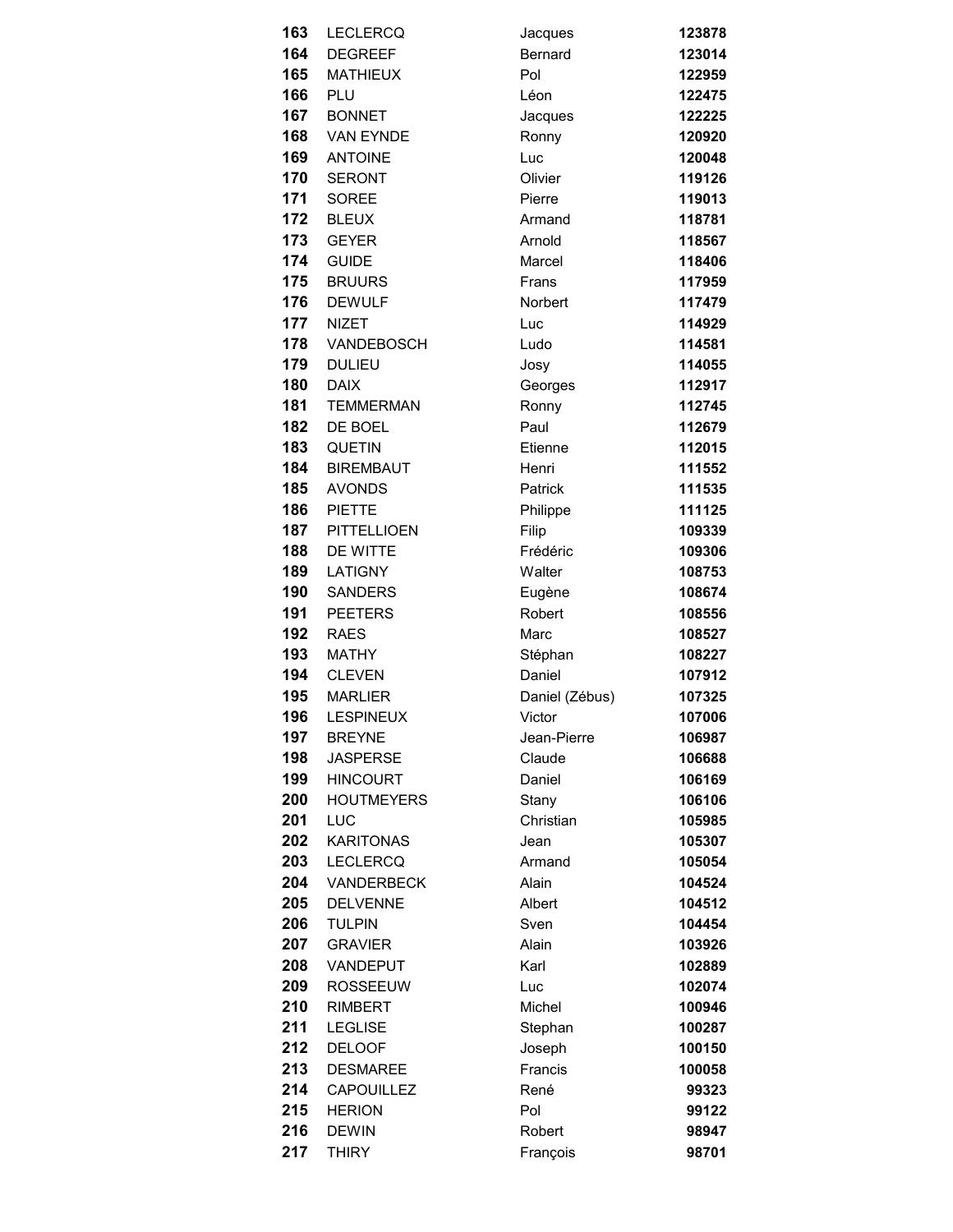| 218        | <b>BOURGEOIS</b>                | Marc            | 98580          |
|------------|---------------------------------|-----------------|----------------|
| 219        | <b>DHOLLANDER</b>               | Guido           | 98332          |
| 220        | <b>BELLEMANS</b>                | Claudy          | 98139          |
| 221        | <b>JUDON</b>                    | Christian       | 97784          |
| 222        | VANBELLE                        | Jean-Dominique  | 97551          |
| 223        | <b>GAUTHIER</b>                 | Gabriel         | 97390          |
| 224        | <b>LOOTS</b>                    | Philippe        | 97023          |
| 225        | <b>VANHAUTE</b>                 | Jean            | 96831          |
| 226        | <b>GOEMAN</b>                   | Marnick         | 96089          |
| 227        | <b>HECQUET</b>                  | Jean-Pierre     | 95556          |
| 228        | ANCKAERT                        | Alain           | 95504          |
| 229        | <b>VERCAMMEN</b>                | Jeannine        | 95434          |
| 230        | <b>BAUWENS</b>                  | Luc             | 94863          |
| 231        | <b>SCHEVERNELS</b>              | Jos             | 94638          |
| 232        | <b>GESQUIERE</b>                | Werner          | 93922          |
| 233        | DE SMEDT                        | Serge           | 93828          |
| 234        | <b>DEPAUW</b>                   | Jozef           | 93537          |
| 235        | <b>TISON</b>                    | Jean-Paul       | 93033          |
| 236        | <b>GERITS</b>                   | Peter           | 92596          |
| 237        | <b>VAN ACKER</b>                | Marc            | 92285          |
| 238        | <b>RAUW</b>                     | Roland          | 92279          |
| 239        | <b>PHILTJENS</b>                | <b>Ivan</b>     | 90897          |
| 240        | <b>BOUGARD</b>                  | Jean-Pierre     | 90861          |
| 241        | <b>PEERS</b>                    | Wim             | 90458          |
| 242        | <b>ILLEGHEM</b>                 | Albert          | 89787          |
| 243        | <b>VAN DONCK</b>                | Ronny           | 89450          |
| 244        | <b>VAN DONCK</b>                | Eddy            | 89157          |
| 245        | VANEBERG                        | Armand          | 88405          |
| 246        | <b>THAYSE</b>                   | Yvan            | 87995          |
| 247        | DE PESSEMIER                    | Danny           | 87942          |
| 248        | <b>BLOMART</b>                  | Pierre          | 87912          |
| 249        | <b>BASSELET</b>                 | Ghislain        | 87729          |
| 250        | <b>BRICHARD</b>                 | Pol             | 87482          |
| 251        | <b>NATUS</b>                    | Jean-Marie      | 87443          |
| 252        | <b>QUINTIENS</b>                | Guido           | 87243          |
| 253<br>254 | <b>DELBAEN</b><br><b>CARELS</b> | Etienne         | 87194          |
| 255        | <b>DELARUELLE</b>               | Georges<br>Rita | 87043<br>86716 |
| 256        | <b>LONCKE</b>                   | Marc            | 86656          |
| 257        | <b>MARCHAND</b>                 | Jean-Claude     | 86373          |
| 258        | <b>VERVAET</b>                  | Walter          | 86303          |
| 259        | <b>OUTTIER</b>                  | Philippe        | 85756          |
| 260        | <b>DEMANDT</b>                  | Guido           | 85431          |
| 261        | <b>SELLEKAERTS</b>              | Gert            | 85297          |
| 262        | <b>DARDENNE</b>                 | Alain           | 85222          |
| 263        | <b>FADEUR</b>                   | Fernand         | 85085          |
| 264        | <b>MOONS</b>                    | Eric            | 84844          |
| 265        | <b>VAN UYTVEN</b>               | Marc            | 84672          |
| 266        | <b>WATTIEZ</b>                  | Ronald          | 84061          |
| 267        | <b>MOTMANS</b>                  | Marc            | 83705          |
| 268        | <b>GAILLARD</b>                 | Roger           | 83320          |
| 269        | <b>CEULEMANS</b>                | Alfons          | 82771          |
| 270        | DE VOS                          | Christian       | 82733          |
| 271        | <b>BRUNEEL</b>                  | Freddy          | 82625          |
| 272        | <b>PALM</b>                     | Horst           | 82037          |
|            |                                 |                 |                |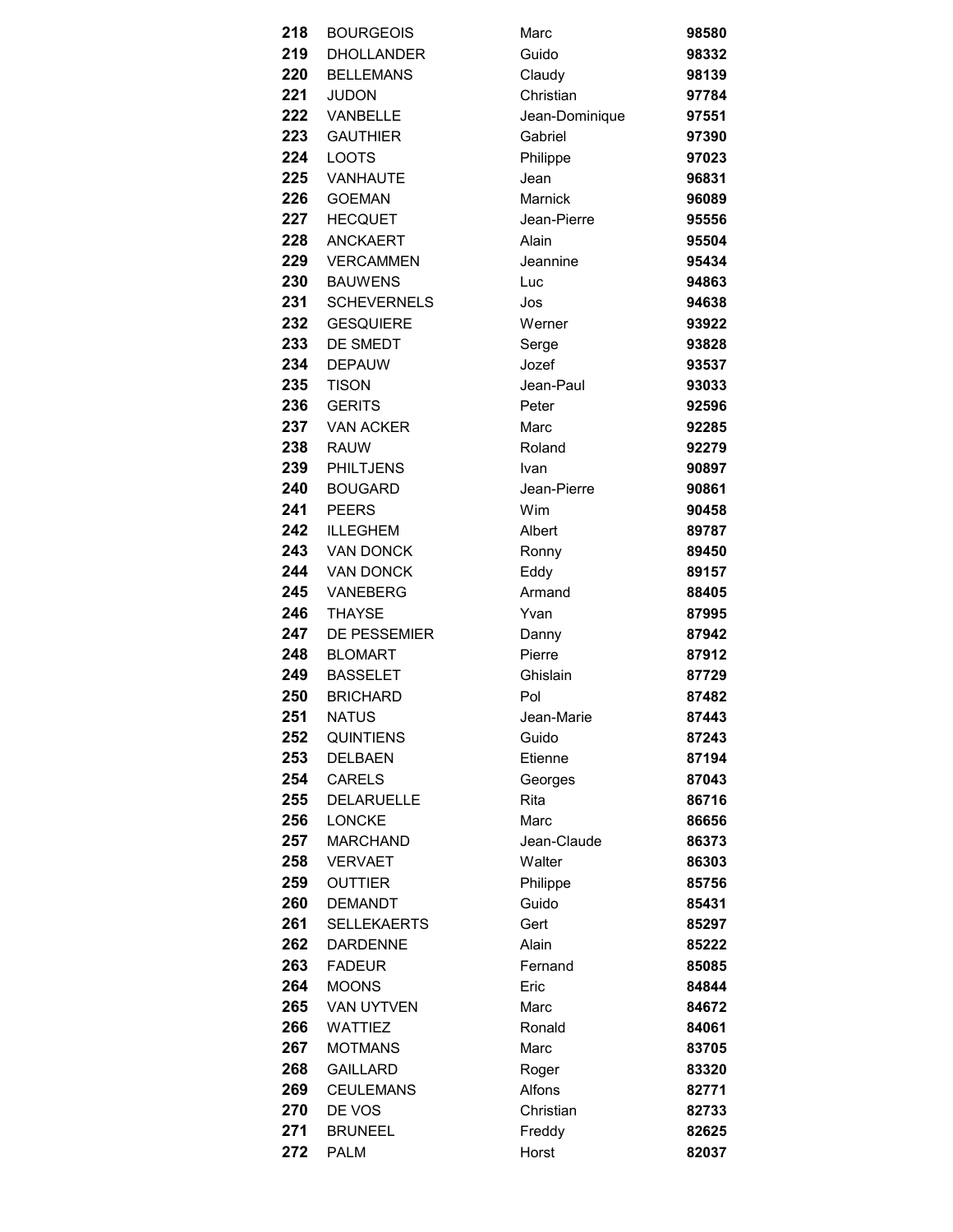| 273 | <b>BOHN</b>          | Guy          | 81904 |
|-----|----------------------|--------------|-------|
| 274 | LESPAGNOL            | Christian    | 81241 |
| 275 | <b>WILMOTTE</b>      | Daniel       | 81153 |
| 276 | <b>GEYER</b>         | Robert       | 80674 |
| 277 | <b>DELCOUR</b>       | Lucien       | 80218 |
| 278 | <b>CARMANS</b>       | Willy        | 79612 |
| 279 | PERRON               | Astrid       | 79456 |
| 280 | <b>ROEMERS</b>       | Léon         | 79150 |
| 281 | <b>DECOCK</b>        | Jean-Louis   | 78687 |
| 282 | <b>GIGOT</b>         | Franz        | 78398 |
| 283 | <b>SANTERMANS</b>    | Ivo          | 78257 |
| 284 | DE WILDE             | Marcel       | 78185 |
| 285 | <b>REYNDERS</b>      | Daniel       | 77759 |
| 286 | <b>LAMBERT</b>       | Guido        | 77691 |
| 287 | <b>DENORRE</b>       | Jean-Pierre  | 77654 |
| 288 | PORTETELLE           | Alain        | 77628 |
| 289 | <b>SMOLDERS</b>      | Daniel       | 77543 |
| 290 | <b>NIBUS</b>         | Joseph       | 77033 |
| 291 | <b>LENAERTS</b>      | Jos          | 76994 |
| 292 | <b>BERGMANS</b>      | Maurice      | 76969 |
| 293 | <b>TILKENS</b>       | Gabriel      | 76881 |
| 294 | <b>BOUTON</b>        | Lode         | 76732 |
| 295 | <b>SQUELARD</b>      | Alain        | 75999 |
| 296 | <b>VANKERCKHOVEN</b> | Christian    | 75955 |
| 297 | <b>VAN DONINCK</b>   | Leo          | 75632 |
| 298 | <b>HOUBEN</b>        | Johan        | 75136 |
| 299 | <b>TROST</b>         | René         | 74857 |
| 300 | <b>PARIZEL</b>       | Marc         | 74444 |
| 301 | <b>POESMANS</b>      | Josse        | 74100 |
| 302 | <b>HENNEBO</b>       | Philippe     | 73907 |
| 303 | <b>DOUCIJ</b>        | Louis        | 73899 |
| 304 | <b>BUIS</b>          | Gérard       | 73827 |
| 305 | <b>MEURANT</b>       | <b>Bruno</b> | 73827 |
| 306 | FIL Z                | Peter        | 73784 |
| 307 | <b>MAISSE</b>        | Henri        | 73701 |
| 308 | <b>LION</b>          | Michel       | 73595 |
| 309 | <b>LORFEVRE</b>      | Serge        | 73204 |
| 310 | VANDERBEETEN         | Pascal       | 73014 |
| 311 | <b>CAMPERS</b>       | Jan          | 72820 |
| 312 | <b>DERWAEL</b>       | Johnny       | 72538 |
| 313 | <b>SPELLIER</b>      | André        | 71982 |
| 314 | <b>VANDEVUER</b>     | Henri        | 71869 |
| 315 | <b>LAMME</b>         | Yvon         | 71849 |
| 316 | <b>FOKAN</b>         | Philippe     | 71490 |
| 317 | <b>CHRISTOPHE</b>    | Pascal       | 71007 |
| 318 | <b>TREKELS</b>       | Rudy         | 70881 |
| 319 | WILLEPENNINCKX       | Roger        | 70785 |
| 320 | <b>JAMOTTE</b>       | Jean         | 70611 |
| 321 | <b>DECONINCK</b>     | Jimmy        | 70518 |
| 322 | <b>BARBIER</b>       | Mario        | 70308 |
| 323 | <b>CUENEN</b>        | Willy        | 69895 |
| 324 | CALIS                | Johan        | 69324 |
| 325 | <b>GODEFROID</b>     | Joël         | 68984 |
| 326 | <b>COIGNET</b>       | Michel       | 68655 |
| 327 | <b>RUKAVINA</b>      | Nikola       | 68655 |
|     |                      |              |       |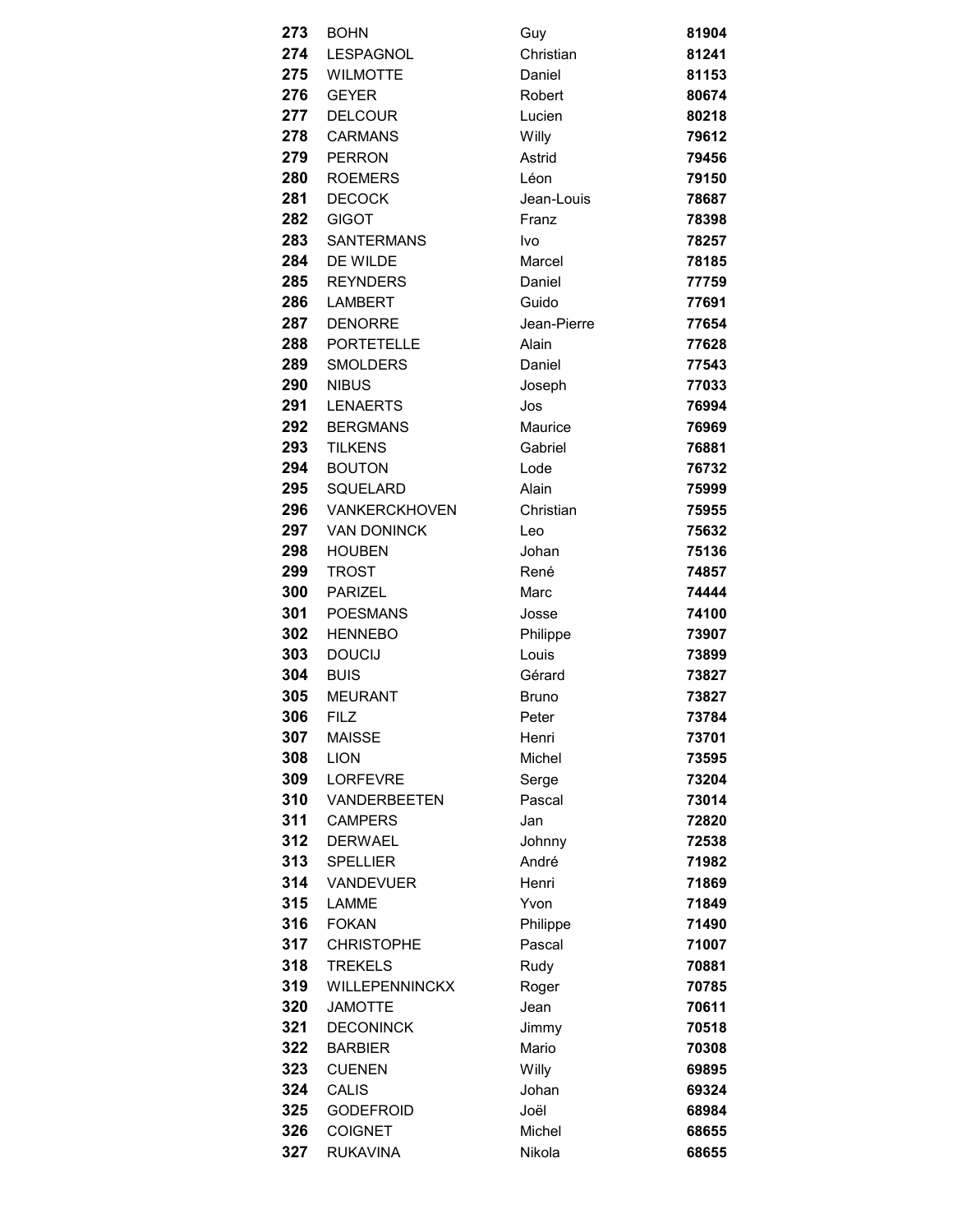| 328 | <b>BERRE</b>        | Philippe         | 68618 |
|-----|---------------------|------------------|-------|
| 329 | VANMAEKELBERGH      | Benny            | 68214 |
| 330 | <b>MAES</b>         | Christian        | 68006 |
| 331 | <b>VERMEULEN</b>    | Jean-Claude      | 67988 |
| 332 | <b>CHASSEUR</b>     | Eric             | 67961 |
| 333 | <b>WITTEVRONGEL</b> | André            | 67564 |
| 334 | <b>JEURIS</b>       | Jozef            | 67378 |
| 335 | <b>DEKETELAERE</b>  | <b>Bruno</b>     | 67351 |
| 336 | <b>LEINDERS</b>     | Georges          | 67219 |
| 337 | <b>BALSACQ</b>      | Patrick          | 66353 |
| 338 | <b>MARTENS</b>      | Alfons           | 66303 |
| 339 | <b>MARTINS</b>      | Antonio (Hubert) | 65886 |
| 340 | <b>JURDANT</b>      | Luc              | 65018 |
| 341 | <b>SPRIMONT</b>     | Claude           | 64948 |
| 342 | <b>WEGGE</b>        | Christian        | 64914 |
| 343 | <b>VERMEER</b>      | Frans            | 64860 |
| 344 | <b>NAVARRO</b>      | Tony             | 64695 |
| 345 | <b>CHERONT</b>      | Thierry          | 64688 |
| 346 | <b>TROUBLEYN</b>    | Peter            | 64655 |
| 347 | <b>WOLFS</b>        | Jean-Pierre      | 64641 |
| 348 | VANDERLINDEN        | Marleen          | 64278 |
| 349 | <b>HUPPERTZ</b>     | Patrick          | 64220 |
| 350 | <b>LEYSSENS</b>     | André            | 64144 |
| 351 | <b>RIGUELLE</b>     | Philippe         | 64144 |
| 352 | <b>PUGLIESE</b>     | Enrico           | 64110 |
| 353 | <b>LEMOINE</b>      | Philippe         | 63957 |
| 354 | <b>GEURS</b>        | Marc             | 63865 |
| 355 | <b>CEUNEN</b>       | Alfons           | 63512 |
| 356 | <b>MAES</b>         | Adelin           | 63354 |
| 357 | <b>MOREAUX</b>      | Marc             | 62860 |
| 358 | <b>MICHEL</b>       | <b>Bernard</b>   | 62805 |
| 359 | <b>LEGEIN</b>       | Roland           | 62801 |
| 360 | <b>JAUNIAUX</b>     | Serge            | 62661 |
| 361 | <b>GELAUDE</b>      | Chantal          | 62577 |
| 362 | <b>POSTELMANS</b>   | Romain           | 62337 |
| 363 | PETITJEAN           | Catherine        | 62264 |
| 364 | <b>PAULIN</b>       | Paul             | 62078 |
| 365 | <b>FALTER</b>       | Karl Heinz       | 61465 |
| 366 | <b>REEKMAN</b>      | Jurgen           | 61457 |
| 367 | <b>DEPIREUX</b>     | Jean-Louis       | 61433 |
| 368 | <b>MARQUET</b>      | Jean             | 61430 |
| 369 | DE ZUTTER           | Julien           | 61350 |
| 370 | <b>MARIMAN</b>      | Herman           | 60730 |
| 371 | <b>DELWICHE</b>     | Claude           | 60573 |
| 372 | DE VOGELAERE        | Guido            | 60433 |
| 373 | <b>MARCHAL</b>      | Jean-Paul        | 60372 |
| 374 | <b>PERWEZ</b>       | René             | 60125 |
| 375 | <b>SURINX</b>       | Eddy             | 59960 |
| 376 | <b>TORREKENS</b>    | Wilfried         | 59715 |
| 377 | VANNESTE            | Eric             | 59613 |
| 378 | <b>POCHET</b>       | Albert           | 59271 |
| 379 | VANDROMME           | Serge            | 59250 |
| 380 | <b>STERCK</b>       | Hubert           | 59079 |
| 381 | <b>REIFF</b>        | Emil             | 59050 |
| 382 | <b>VERLOOY</b>      | Ludo             | 59048 |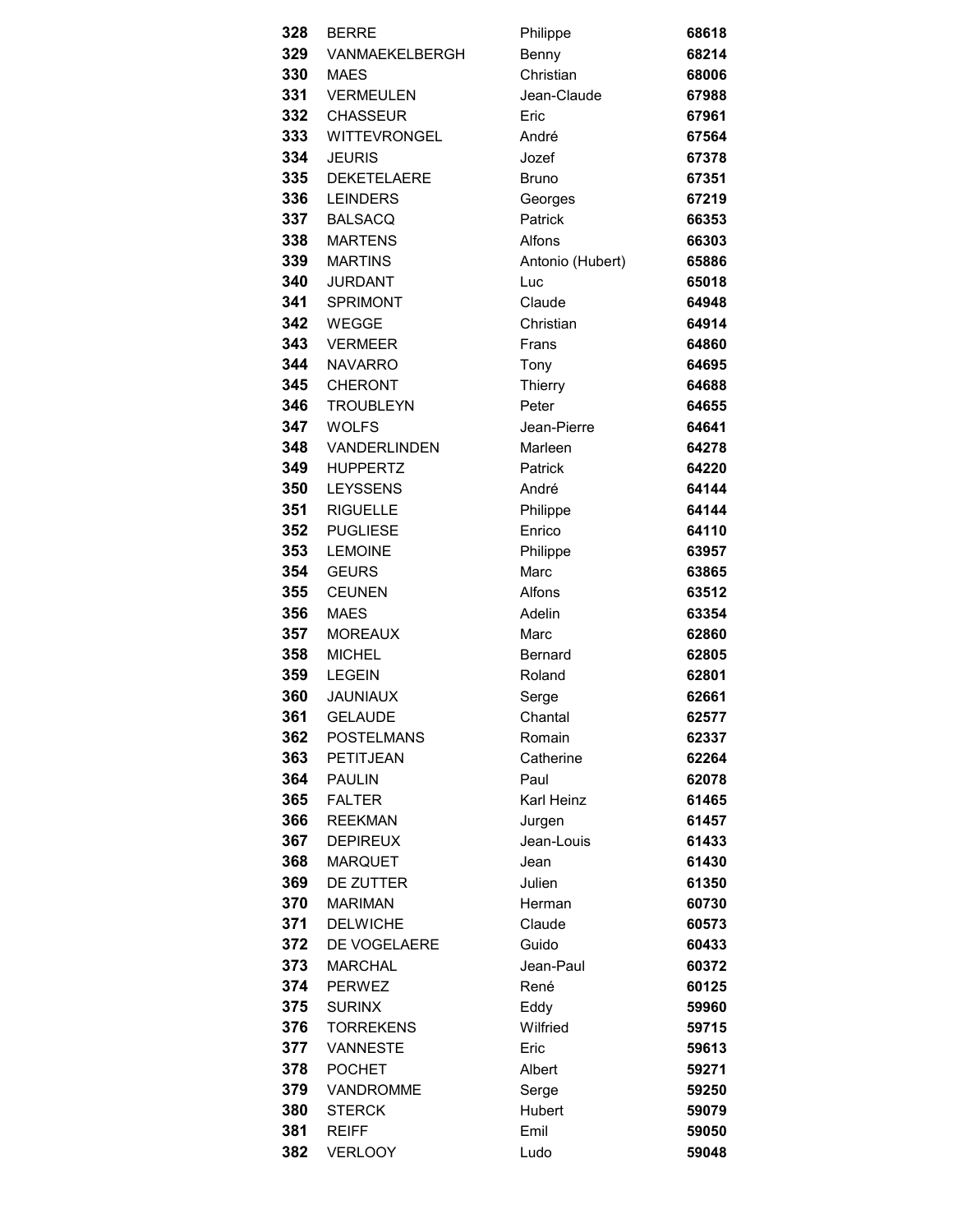| 383        | <b>MEISTERMAN</b>                 | Jean-Claude          | 59033          |
|------------|-----------------------------------|----------------------|----------------|
| 384        | <b>HONOF</b>                      | Peter                | 59000          |
| 385        | <b>GROSSI</b>                     | Rodolfo              | 58876          |
| 386        | <b>DEHAUT</b>                     | <b>Didier</b>        | 58737          |
| 387        | <b>CORTVRINT</b>                  | Louis                | 58373          |
| 388        | <b>KIRTEN</b>                     | Christian            | 58359          |
| 389        | <b>SMEETS</b>                     | Raf                  | 58218          |
| 390        | <b>DALBO</b>                      | Serge                | 58082          |
| 391        | <b>SACRE</b>                      | Philippe             | 58017          |
| 392        | <b>GODFROID</b>                   | Claude               | 57979          |
| 393        | <b>BODART</b>                     | José                 | 57419          |
| 394        | VAN CLEEMPOEL                     | Marc                 | 57333          |
| 395        | <b>DEKKERS</b>                    | Willy                | 57141          |
| 396        | <b>PLOVIE</b>                     | Johnny               | 57091          |
| 397        | <b>VEDTS</b>                      | Michel               | 56836          |
| 398        | <b>MAAS</b>                       | Rini                 | 56599          |
| 399        | <b>THEUNIS</b>                    | Albert               | 56303          |
| 400        | <b>PIROUX</b>                     | René                 | 56186          |
| 401        | <b>ROSE</b>                       | Jean                 | 55888          |
| 402        | <b>DEWIN</b>                      | Marc                 | 55857          |
| 403        | <b>PONCELET</b>                   | Christian            | 55725          |
| 404        | <b>MOONS</b>                      | <b>Kris</b>          | 55600          |
| 405        | <b>BELLY</b>                      | Albert               | 55433          |
| 406        | <b>SERGI</b>                      | Gérard               | 55405          |
| 407        | <b>SIMONS</b>                     | Jacques              | 55383          |
| 408        | <b>OLIVETTO</b>                   | Robert               | 55235          |
| 409        | <b>BOSMANS</b>                    | Georges              | 54995          |
| 410        | <b>CEHIC</b>                      | Eddy                 | 54976          |
| 411        | <b>DERIVEAU</b>                   | Jean-Claude          | 54962          |
| 412        | <b>DECEUNINCK</b>                 | Christel             | 54897          |
| 413        | <b>GOFFINET</b>                   | Raymond              | 54534          |
| 414        | <b>DEKETELAERE</b>                | Lutgarde             | 54459          |
| 415        | <b>VAN GESTEL</b>                 | Rudi                 | 54430          |
| 416        | <b>SIMON</b>                      | Michel               | 54306          |
| 417<br>418 | <b>GILLES</b>                     | Dominique<br>Robert  | 53907          |
| 419        | <b>NEYRINCK</b><br><b>KUSTERS</b> | Alain                | 53576          |
| 420        | VAN DER VENNET                    | Geert                | 53556<br>53530 |
| 421        | <b>VERCAIGNE</b>                  | Dany                 | 53505          |
| 422        | <b>DE GEYTER</b>                  | Floris               | 53104          |
| 423        | <b>SENTE</b>                      | Mario                | 52886          |
| 424        | GOES                              | Patrick              | 52652          |
| 425        | DE COCK                           | Yves                 | 52530          |
| 426        | <b>THEITE</b>                     | Jochen               | 52495          |
| 427        | <b>DEGUIL</b>                     | Yvon                 | 52372          |
| 428        | <b>BAISEZ</b>                     | Alexandre            | 52287          |
| 429        | <b>WILLEMS</b>                    | Valery               | 51901          |
| 430        | <b>PAQUAY</b>                     | Martino              | 51896          |
| 431        | <b>SPINNOY</b>                    | Jean-Marie           | 51649          |
| 432        | DE VETTER                         | Danny                | 51637          |
| 433        | <b>DECARPENTRIE</b>               | Jacques              | 51618          |
| 434        | <b>DE BAETS</b>                   | Franky               | 51453          |
| 435        | <b>KENNES</b>                     | Pierre               | 51316          |
| 436        | <b>VLAMIR</b>                     | René                 | 51315          |
| 437        | <b>HAUSCHWITZ</b>                 | <b>Claus Manfred</b> | 51141          |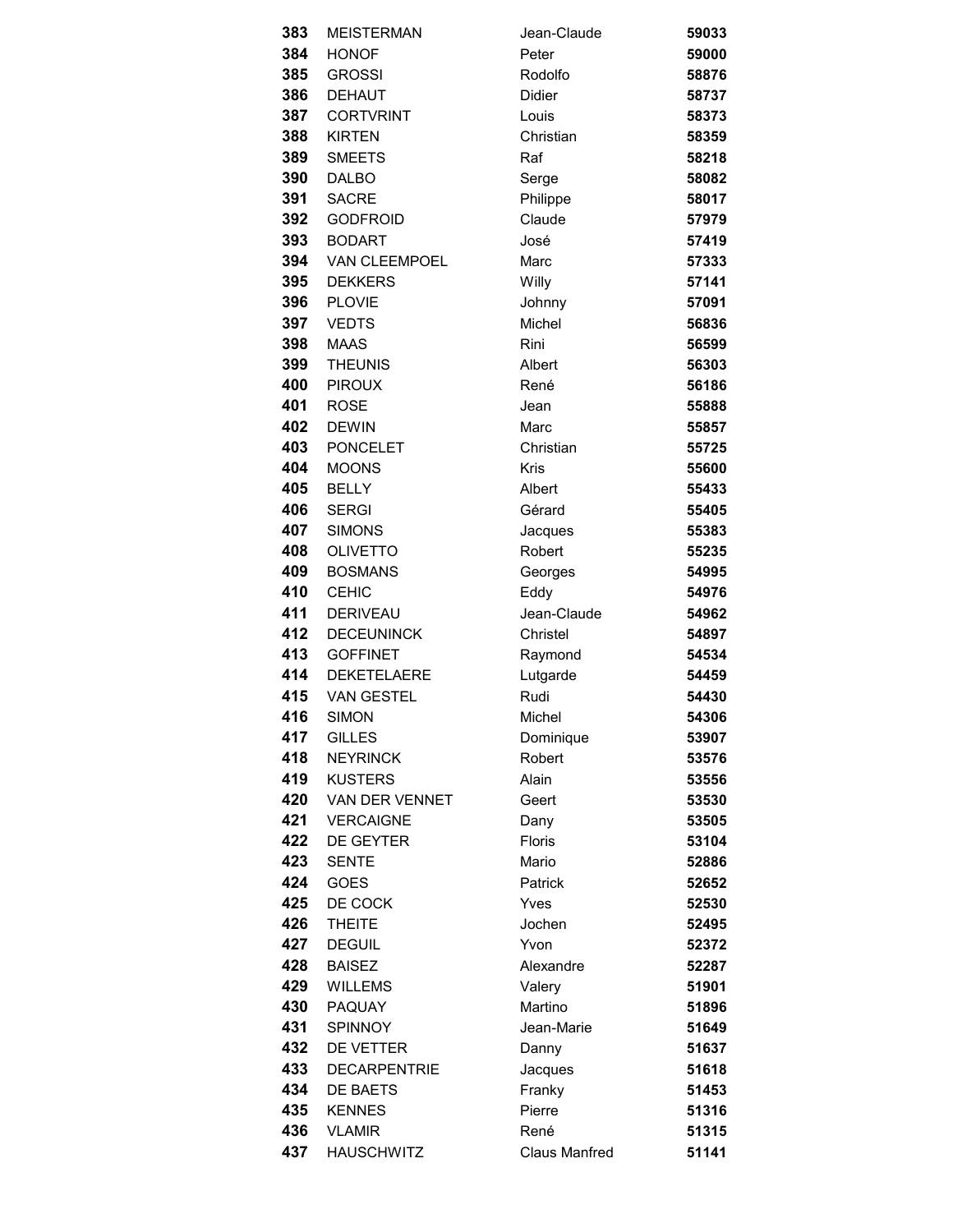| 438  | <b>GOORMAN</b>       | Rudy            | 51123 |
|------|----------------------|-----------------|-------|
| 439  | <b>BONTE</b>         | Willy           | 51118 |
| 440  | <b>DE BACKER</b>     | Wilfried        | 51090 |
| 441  | <b>DUBUS</b>         | Christine       | 51074 |
| 442  | <b>VAN DYCK</b>      | Louis           | 50841 |
| 443  | DE GRANDE            | Fabrice         | 50492 |
| 444  | <b>LEFEBURE</b>      | Jozef           | 50384 |
| 445  | <b>RAMMAN</b>        | Ivan            | 50369 |
| 446  | <b>QUINT</b>         | Philippe        | 50335 |
| 447  | <b>DENUIT</b>        | Jacques         | 50329 |
| 448  | PLU                  | Kevin           | 50270 |
| 449  | <b>MORREN</b>        | Freddy          | 50117 |
| 450  | VAN MOER             | Léopold         | 50029 |
| 451  | DE ZEEUW             | Joël            | 49838 |
| 452  | <b>HILDEBRAND</b>    | Karl            | 49776 |
| 453  | VAN TENDELOO         | Walter          | 49663 |
| 454  | <b>BALEMANS</b>      | Patrick         | 49623 |
| 455  | <b>FIEMS</b>         | <b>Bertrand</b> | 49378 |
| 456  | <b>SANTERMANS</b>    | Marèse          | 49370 |
| 457  | <b>CONDROTTE</b>     | Fabrice         | 49239 |
| 458  | <b>ENGLEBERT</b>     | Sébastien       | 48976 |
| 459  | <b>DE NADAI</b>      | Marc            | 48937 |
| 460  | <b>COURTOIS</b>      | Roland          | 48837 |
| 461  | <b>PERET</b>         | Jean-François   | 48697 |
| 462  | DE GROOTE            | Frédéric        | 48636 |
| 463  | DE CONINCK           | Guy             | 48607 |
| 464  | VANHAVERBEKE         | Jan             | 48516 |
| 465  | <b>VASTMANS</b>      | Luc             | 48497 |
| 466  | <b>BOLLE</b>         | Jean-Pierre     | 48496 |
| 467  | VAN HOOVELS          | Luc             | 48486 |
| 468  | <b>JANS</b>          | <b>Didier</b>   | 48273 |
| 469  | <b>MACHIELS</b>      | Josy            | 47963 |
| 470  | <b>SOLHEID</b>       | Edgard          | 47869 |
| 471  | <b>MOYEN</b>         | Pierre          | 47831 |
| 472  | <b>NOLMANS</b>       | Hendrik         | 47552 |
| 473  | <b>DELMEULLE</b>     | Christian       | 47480 |
| 474  | <b>GRISOLLE</b>      | Yvan            | 47402 |
| 475  | <b>LAMBRECHTS</b>    | Jos             | 47361 |
| 476  | <b>EMERE</b>         | Jean-Claude     | 47143 |
| 477  | <b>ROSSEEL</b>       | Patrick         | 47143 |
| 478  | <b>DAELEMANS</b>     | <b>Patrick</b>  | 46992 |
| 479. | <b>LECLERCQ</b>      | René            | 46846 |
| 480  | <b>VASSART</b>       | J-C             | 46728 |
| 481  | <b>BEX</b>           | Willy           | 46683 |
| 482  | <b>SCHYNS</b>        | Pierre          | 46421 |
| 483  | <b>CRABTREE</b>      | Michel          | 46373 |
| 484  | <b>MAERTENS</b>      | Dominique       | 46314 |
| 485  | <b>PICHON</b>        | Jean            | 46303 |
| 486  | <b>BRYSSINCK</b>     | Robert          | 46154 |
| 487  | <b>LACROIX</b>       | Hervé           | 46083 |
| 488  | <b>MAES</b>          | Erik            | 46080 |
| 489  | <b>BEJSTRUP</b>      | Erik            | 45779 |
| 490  | <b>DEKEERSGIETER</b> | Franky          | 45646 |
| 491  | DE KEERSMAEKER       | Julien          | 45524 |
| 492  | VANDENBERGHE         | Théo            | 45517 |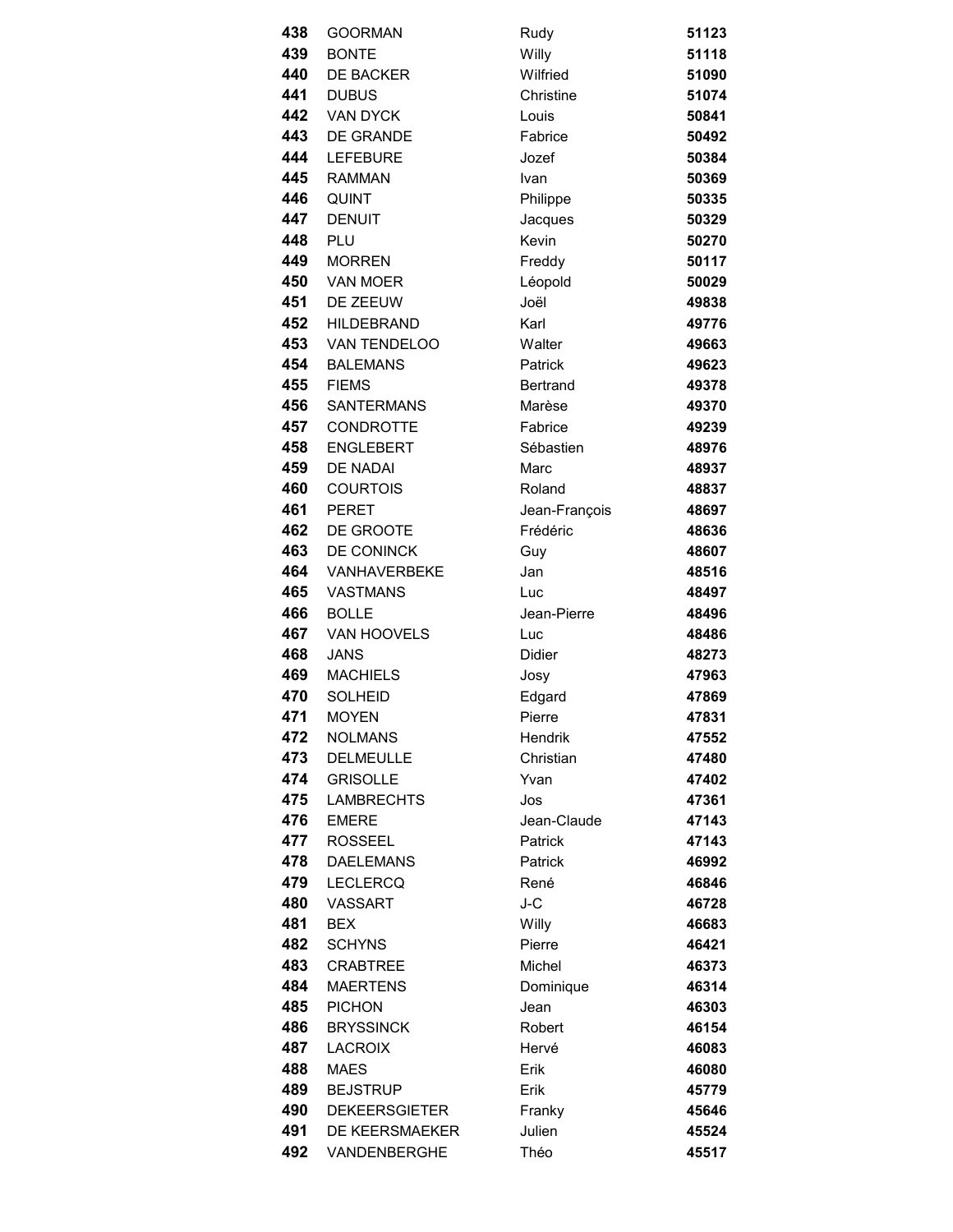| 493 | <b>GERYL</b>          | Rudy           | 45443 |
|-----|-----------------------|----------------|-------|
| 494 | <b>TRIBOLET</b>       | <b>Bernard</b> | 45393 |
| 495 | <b>DELESCLUSE</b>     | Laurent        | 45172 |
| 496 | <b>DAMBLON</b>        | Ernest         | 44837 |
| 497 | <b>TIRLO</b>          | Luc            | 44810 |
| 498 | <b>MARS</b>           | Jean           | 44691 |
| 499 | <b>SWOLFS</b>         | Christiana     | 44661 |
| 500 | <b>LEKENS</b>         | Marc           | 44645 |
| 501 | <b>CLAUX</b>          | Roger          | 44596 |
| 502 | <b>DE GEYTER</b>      | Steve          | 44468 |
| 503 | <b>VAN WANTERGHEM</b> | Adelin         | 44410 |
| 504 | MAHY                  | Frédéric       | 44300 |
| 505 | <b>DELPIRE</b>        | <b>Nicolas</b> | 43997 |
| 506 | <b>BEERTEN</b>        | Tony           | 43910 |
| 507 | <b>DUBOIS</b>         | Harry          | 43663 |
| 508 | <b>FOSSOUL</b>        | Claude         | 43159 |
| 509 | PREUMONT              | Jacques        | 42993 |
| 510 | <b>JAMAIGNE</b>       | <b>Didier</b>  | 42811 |
| 511 | <b>BEYS</b>           | Leslie         | 42801 |
| 512 | <b>BROUILLARD</b>     | Pascal         | 42797 |
| 513 | <b>DUCHENE</b>        | Daniel         | 42677 |
| 514 | <b>STUBBE</b>         | Ivan           | 42634 |
| 515 | ALLOO                 | <b>Dieter</b>  | 42527 |
| 516 | <b>BEIRNARD</b>       | Léonard        | 42447 |
| 517 | NIDERCORN             | Michel         | 42409 |
| 518 | VAN DEN BORRE         | Michel         | 42119 |
| 519 | <b>CAVENS</b>         | Louis          | 41980 |
| 520 | <b>LIEUTENANT</b>     | Marc           | 41856 |
| 521 | <b>VEKEMANS</b>       | Jos            | 41772 |
| 522 | <b>JEHAY</b>          | Amaury         | 41746 |
| 523 | <b>RIGA</b>           | Wolfgang       | 41573 |
| 524 | <b>GUILLAUME</b>      | Philippe       | 41543 |
| 525 | <b>GASPARD</b>        | Robert         | 41538 |
| 526 | PERSYN                | Luc            | 41449 |
| 527 | <b>LURQUIN</b>        | Jean           | 41286 |
| 528 | <b>BOGAERT</b>        | Ernest         | 41195 |
| 529 | <b>STAQUET</b>        | Michel         | 41089 |
| 530 | <b>MINSART</b>        | Michaël        | 41071 |
| 531 | <b>BANCKAERT</b>      | Martine        | 41050 |
| 532 | <b>DEMEYERE</b>       | Alain          | 40849 |
| 533 | <b>FOKAN</b>          | Jean-Luc       | 40745 |
| 534 | VAN DEN BOSSCHE       | Alain          | 40664 |
| 535 | ABSALON               | Johnny         | 40652 |
| 536 | VANHOLST              | Pierre         | 40645 |
| 537 | <b>DRESSE</b>         | Daniel         | 40608 |
| 538 | <b>DAEMS</b>          | Marc           | 40599 |
| 539 | <b>HAESENNE</b>       | Marc           | 40546 |
| 540 | <b>DEWULF</b>         | <b>Dirk</b>    | 40531 |
| 541 | <b>FONTEYNE</b>       | Thierry        | 40444 |
| 542 | <b>ROMPEN</b>         | Ghislain       | 40424 |
| 543 | <b>STEENACKERS</b>    | <b>Patrick</b> | 40407 |
| 544 | <b>DE KEMPENEER</b>   | Roger          | 40364 |
| 545 | <b>HOORNAERT</b>      | Guy            | 40296 |
| 546 | <b>INDORATO</b>       | Giuseppe       | 40147 |
| 547 | <b>VERMOTE</b>        | <b>Dirk</b>    | 40009 |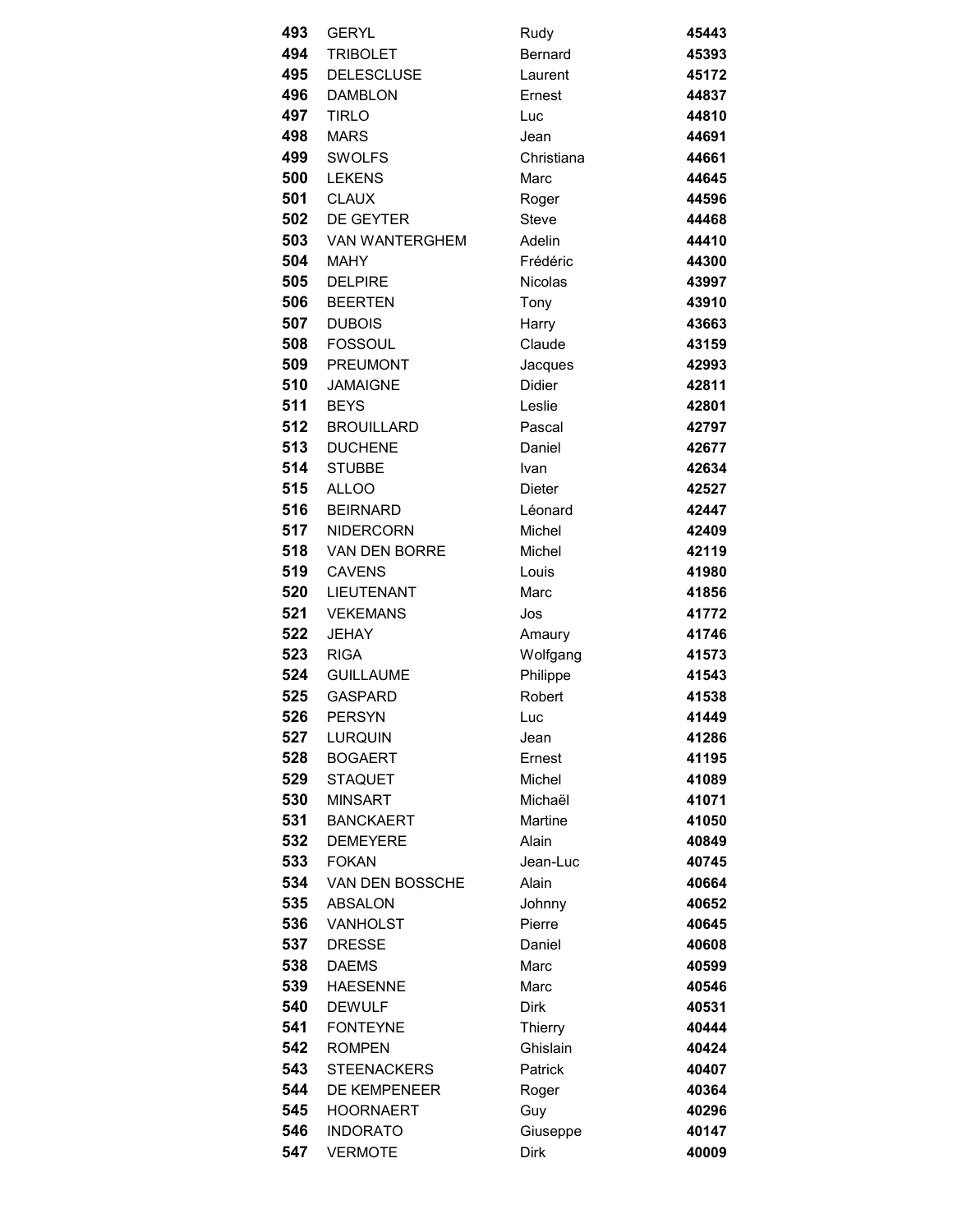| 548        | <b>TIMMERS</b>                   | Georges              | 39899          |
|------------|----------------------------------|----------------------|----------------|
| 549        | <b>DESOMER</b>                   | Henri                | 39798          |
| 550        | <b>ANDRIANNE</b>                 | Jerry                | 39757          |
| 551        | <b>WIJNANDS</b>                  | Cor                  | 39688          |
| 552        | <b>EYCKMANS</b>                  | Léopold              | 39499          |
| 553        | <b>BREUER</b>                    | Erich                | 39494          |
| 554        | <b>VERVAET</b>                   | Edgard               | 39448          |
| 555        | <b>THYS</b>                      | Pierre               | 39202          |
| 556        | <b>MAELSTAF</b>                  | Patrick              | 38985          |
| 557        | <b>HEYNINCK</b>                  | Michel               | 38953          |
| 558        | <b>KÖTTGEN</b>                   | Horst                | 38886          |
| 559        | <b>JACOB</b>                     | Catherine            | 38881          |
| 560        | <b>MEERSSEMAN</b>                | André                | 38871          |
| 561        | <b>LARUELLE</b>                  | René                 | 38808          |
| 562        | <b>DENIS</b>                     | Olivier              | 38797          |
| 563        | <b>GEERINCKX</b>                 | Joseph               | 38725          |
| 564        | <b>SOEFFERS</b>                  | Alain                | 38713          |
| 565        | <b>DEVELTER</b>                  | Claude               | 38417          |
| 566        | <b>KOCKELMANN</b>                | Hans-Peter           | 38351          |
| 567        | <b>WUYTS</b>                     | <b>Nick</b>          | 38323          |
| 568        | <b>PANTO</b>                     | Antonino Angelo      | 38209          |
| 569        | DE WITTE                         | Luke                 | 38043          |
| 570        | <b>BIJL</b>                      | Ronny                | 37758          |
| 571        | <b>HUBIN</b>                     | Geneviève            | 37592          |
| 572        | <b>ISAAC</b>                     | Francis              | 37487          |
| 573        | <b>THEYS</b>                     | Manuel               | 37449          |
| 574        | <b>RASSON</b>                    | Bernard              | 37392          |
| 575        | <b>DELFOSSE</b>                  | Jean-Pol             | 37380          |
| 576        | <b>GEENS</b>                     | Gustaaf              | 37229          |
| 577        | <b>TOTTE</b>                     | Paul                 | 37057          |
| 578        | <b>SAENEN</b>                    | Marc                 | 37004          |
| 579        | <b>TIMMERMANS</b>                | Joseph               | 36971          |
| 580        | <b>ROMEDENNE</b>                 | Philippe             | 36800          |
| 581        | <b>CINEGER</b>                   | Jacques              | 36560          |
| 582        | <b>CECCATO</b>                   | Jean-Jacques         | 36555          |
| 583        | <b>NIJS</b>                      | Luc                  | 36547          |
| 584        | <b>ALLMANS</b>                   | Manfred              | 36479          |
| 585        | <b>ALBERT</b>                    | Philip               | 36469          |
| 586        | VAN DEN NEUCKER                  | Jan                  | 36388          |
| 587        | <b>VANDEBROECK</b>               | Jean-Marie           | 36388          |
| 588        | <b>DONY</b>                      | Marc                 | 36367          |
| 589        | <b>PORREWECK</b>                 | Jean-Claude          | 36305          |
| 590        | <b>GEEURICKX</b>                 | Frans                | 36252          |
| 591        | <b>JANSSENS</b>                  | Roger                | 36206          |
| 592        | VANDENHAUTE                      | Serge                | 36100          |
| 593        | <b>MARLIER</b>                   | Daniel               | 35925          |
| 594<br>595 | <b>BRACKE</b>                    | Christophe           | 35805          |
| 596        | <b>SIMONS</b><br><b>AERNAERT</b> | Jean-Marie<br>Arsène | 35746          |
| 597        |                                  | Stefaan              | 35729          |
| 598        | <b>CRABBE</b>                    |                      | 35708          |
| 599        | <b>RADU</b>                      | Jean-Claude          | 35521          |
| 600        | LAVEND'HOMME<br><b>VERSTEGEN</b> | Willy                | 35471          |
| 601        | <b>DELVENNE</b>                  | Georges<br>Guy       | 35460<br>35402 |
| 602        | <b>DEBRUYNE</b>                  | Frans                | 35359          |
|            |                                  |                      |                |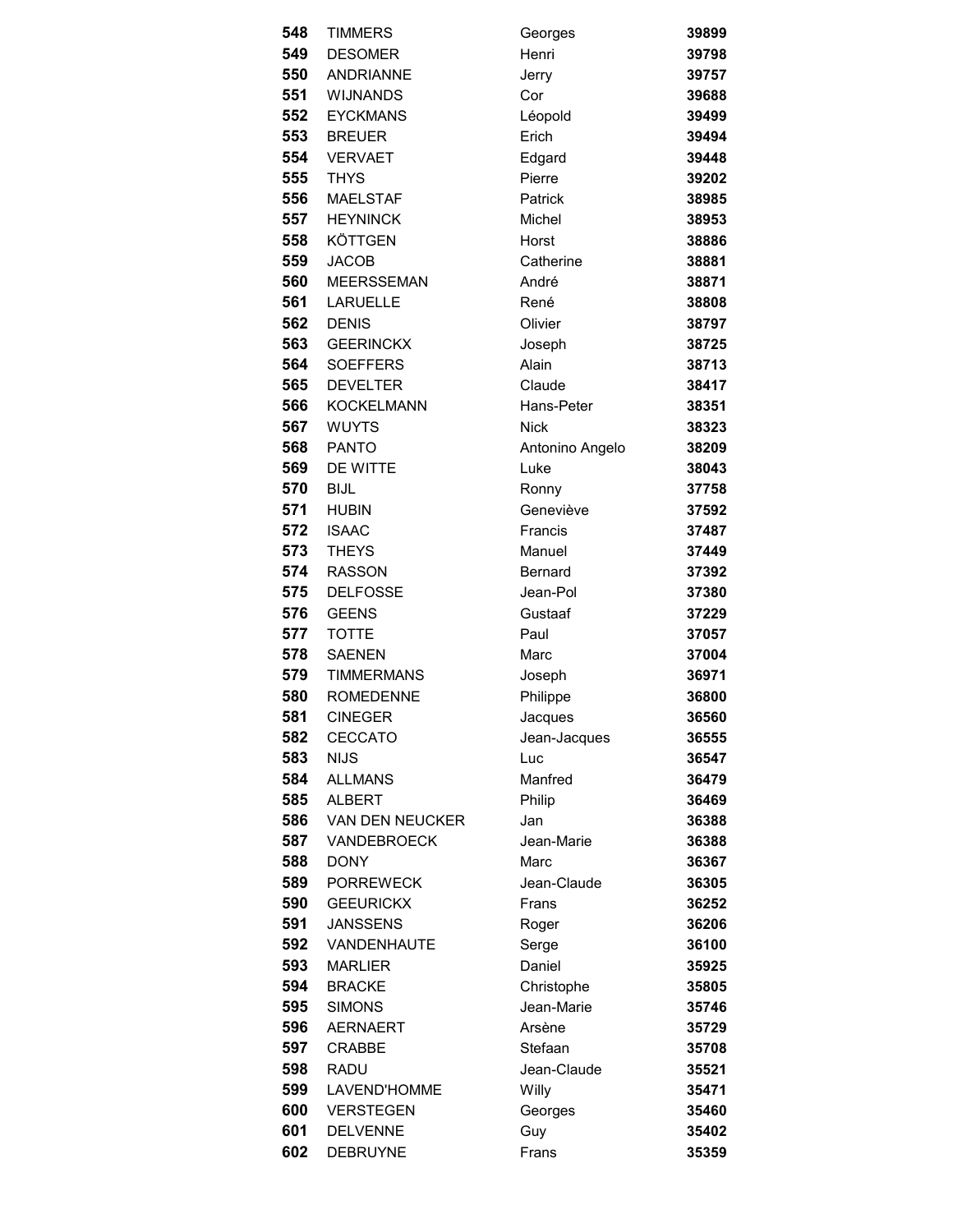| 603 | <b>SIQUET</b>        | Eric          | 35326 |
|-----|----------------------|---------------|-------|
| 604 | <b>BECKER</b>        | Rudy          | 35236 |
| 605 | <b>JORDENS</b>       | Christian     | 35153 |
| 606 | <b>MICKLETHWAITE</b> | Ronald        | 35086 |
| 607 | <b>SCHMIDT</b>       | Guido         | 34998 |
| 608 | <b>BERNIS</b>        | Christian     | 34876 |
|     | 609 VANDERZEYPEN     | Christian     | 34823 |
| 610 | <b>GEERAERTS</b>     | <b>Dirk</b>   | 34728 |
| 611 | <b>STOFFELS</b>      | Eddy          | 34661 |
| 612 | <b>BALDASSARRE</b>   | Antonio       | 34659 |
| 613 | <b>BODART</b>        | Francis       | 34618 |
| 614 | <b>DEBRUYN</b>       | Alain         | 34552 |
| 615 | <b>DEMAN</b>         | Philippe      | 34413 |
| 616 | <b>VAN VYNCKT</b>    | Rudi          | 34198 |
| 617 | VAN GOSSUM           | Guy           | 34193 |
|     | 618 NACKAERTS        | Romain        | 34171 |
| 619 | MICHIELSEN           | Constant      | 33993 |
| 620 | <b>LIESSENS</b>      | Patrick       | 33983 |
| 621 | VAN DEN HEUVEL       | <b>Martin</b> | 33845 |
| 622 | NIHOUL               | Dany          | 33733 |
| 623 | <b>TREINEN</b>       | Patrick       | 33721 |
| 624 | <b>DAVIDSON</b>      | Francis       | 33546 |
| 625 | <b>PECHEUR</b>       | Jean-Claude   | 33378 |
| 626 | <b>REYMEN</b>        | Jean-Pierre   | 33350 |
| 627 | <b>LIEVENS</b>       | Noël          | 33329 |
| 628 | <b>MEYSMANS</b>      | <b>Britta</b> | 33323 |
| 629 | <b>GEERSHEUVELS</b>  | Pierre        | 33211 |
| 630 | <b>MOEYAERT</b>      | Franky        | 33147 |
| 631 | <b>MELARDY</b>       | Raymond       | 33127 |
| 632 | <b>DUBOIS</b>        | Reggy         | 33116 |
| 633 | <b>FLORIDUZ</b>      | Marielle      | 33088 |
| 634 | <b>HEIDERSCHEID</b>  | Albert        | 32992 |
| 635 | <b>FRANCOTTE</b>     | Jean          | 32883 |
| 636 | <b>TERREN</b>        | Frank         | 32868 |
| 637 | <b>KINDT</b>         | Willy         | 32836 |
| 638 | <b>JORISSEN</b>      | Jos           | 32682 |
| 639 | LURSON               | Claude        | 32640 |
| 640 | <b>CARBONETTI</b>    | Claudio       | 32613 |
| 641 | <b>PIRLET</b>        | Alain         | 32596 |
| 642 | <b>VAN HOOREN</b>    | Edmond        | 32463 |
| 643 | <b>BEGUIN</b>        | Wilfried      | 32161 |
| 644 | <b>DUBOIS</b>        | Guy           | 32141 |
| 645 | <b>FREDERIX</b>      | Patrick       | 32047 |
| 646 | <b>VERHAERT</b>      | John          | 32002 |
| 647 | <b>D'HONDT</b>       | Jimmy         | 31759 |
| 648 | <b>BOUCHET</b>       | Georges       | 31656 |
| 649 | <b>HOUDY</b>         | Jean          | 31595 |
| 650 | <b>MEURICE</b>       | Jean-Pierre   | 31415 |
| 651 | <b>MEYS</b>          | Stefaan       | 31192 |
| 652 | <b>DUCKERS</b>       | <b>Bruno</b>  | 31171 |
| 653 | <b>LAMMERANT</b>     | Paul          | 31169 |
| 654 | <b>GODEFROID</b>     | Thierry       | 31058 |
| 655 | <b>MARION</b>        | Robert        | 31039 |
| 656 | <b>SEYSSENS</b>      | Danny         | 31026 |
| 657 | <b>BIRON</b>         | Claude        | 30993 |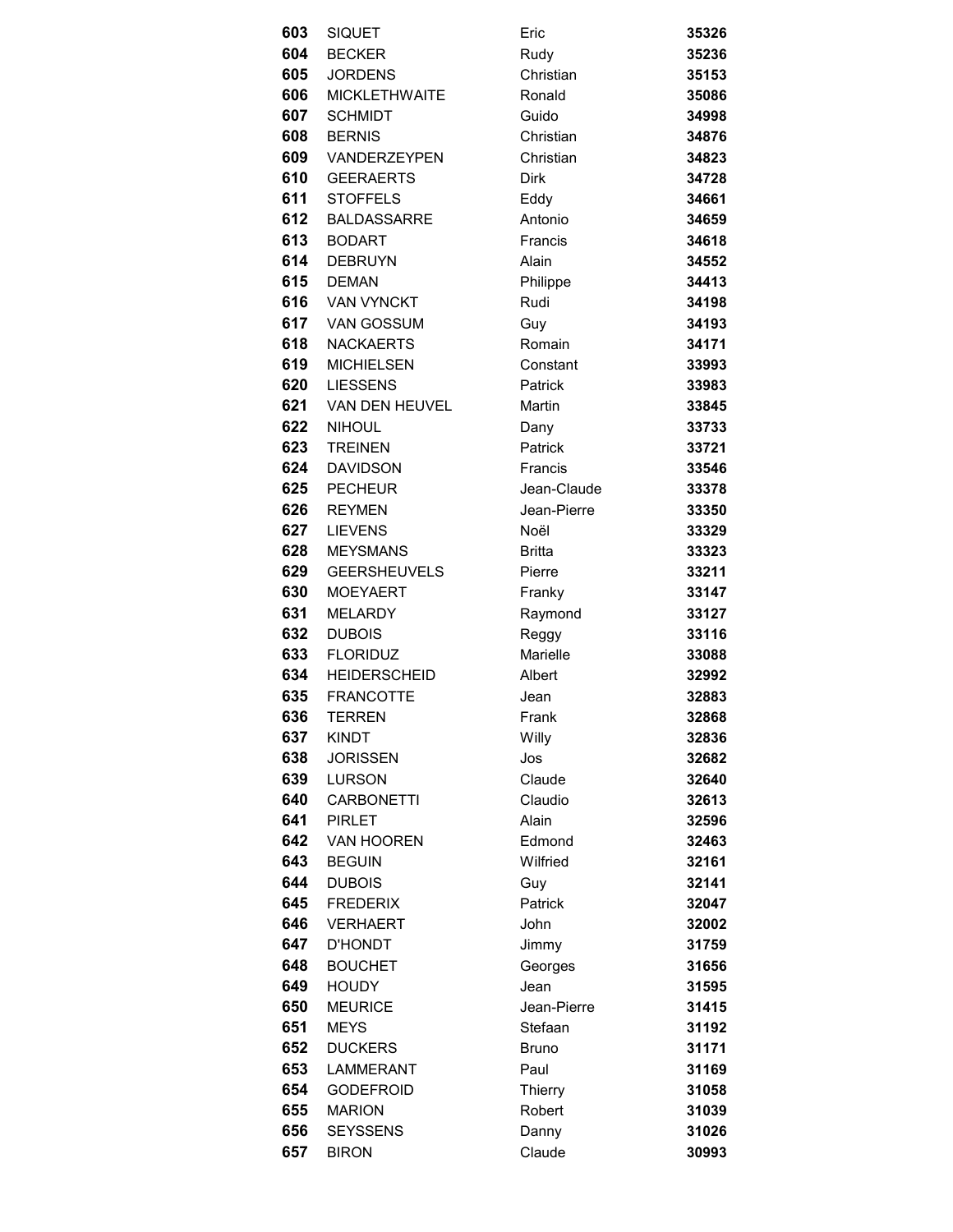| 658 |                                  |               |       |
|-----|----------------------------------|---------------|-------|
| 659 | <b>GILSON</b><br><b>RONVEAUX</b> | Hubert        | 30991 |
|     |                                  | Luc           | 30988 |
| 660 | <b>DEHESSELLE</b>                | André         | 30901 |
| 661 | <b>LOOTS</b>                     | Frank         | 30894 |
| 662 | <b>VAN BEVER</b>                 | Philippe      | 30846 |
| 663 | VANDERMAESEN                     | Guido         | 30823 |
| 664 | <b>DELETREZ</b>                  | Claude        | 30759 |
| 665 | <b>BROUWER</b>                   | <b>Dineke</b> | 30702 |
| 666 | <b>LEURQUIN</b>                  | Annick        | 30600 |
| 667 | <b>VERLINDEN</b>                 | Théo          | 30563 |
| 668 | VANWEYENBERG                     | Marc          | 30410 |
| 669 | <b>DELCOURT</b>                  | Paul          | 30391 |
| 670 | <b>PERSYN</b>                    | Gerrit        | 30281 |
| 671 | <b>MERTENS</b>                   | Eddy          | 30215 |
|     | 672 BRICMONT                     | Didier        | 30207 |
| 673 | VAN DE PUTTE                     | Eddy          | 30103 |
| 674 | <b>DAVE</b>                      | Pol           | 30093 |
| 675 | <b>DUBOIS</b>                    | Marcel        | 30065 |
| 676 | PLUQUET                          | Georges       | 29872 |
| 677 | <b>DEWACHTER</b>                 | Walter        | 29817 |
| 678 | <b>PAESHUYS</b>                  | Henri         | 29813 |
| 679 | LUYTS                            | Danny         | 29673 |
| 680 | <b>PEETERS</b>                   | Ivo           | 29599 |
| 681 | DE DYCKER                        | Tom           | 29471 |
| 682 | VIEUXJEAN                        | David         | 29468 |
| 683 | <b>WOUTERS</b>                   | Kim           | 29199 |
| 684 | <b>GRIFFROY</b>                  | Marc          | 29160 |
| 685 | <b>VERDONCK</b>                  | Guido         | 29153 |
| 686 | <b>BONGARTZ</b>                  | Georg         | 29137 |
| 687 | <b>NEMETH</b>                    | Stéphane      | 29137 |
| 688 | <b>JENSEN</b>                    | Hanne         | 29069 |
| 689 | <b>IEMANS</b>                    | Roland        | 29029 |
| 690 | <b>DUCHENE</b>                   | Philippe      | 29021 |
| 691 | NFFF                             | Piet          | 29014 |
| 692 | <b>DELIN</b>                     | Jacques       | 28992 |
| 693 | <b>CAPIOT</b>                    | Firmin        | 28958 |
| 694 | <b>LAUREYS</b>                   | Willy         | 28874 |
| 695 | VAN DER SCHOOT                   | Guido         | 28872 |
| 696 | <b>JERUSALEM</b>                 | Steven        | 28848 |
| 697 | <b>OFFERGELT</b>                 | Antony        | 28815 |
| 698 | <b>BOUTON</b>                    | Germain       | 28800 |
| 699 | <b>REKKO</b>                     | Bernard       | 28746 |
| 700 | <b>MAHIEU</b>                    | André         | 28725 |
| 701 | VAN GYSEL                        | Jean          | 28563 |
| 702 | DE ROOSE                         | Freddy        | 28544 |
| 703 | <b>BRYNAERT</b>                  | Freddy        | 28328 |
| 704 | VAN DER VOORT                    | Jos           | 28203 |
| 705 | <b>BAES</b>                      | <b>Rik</b>    | 28188 |
| 706 | <b>GILMORE</b>                   | Jackie        | 28181 |
| 707 | <b>VENEGONI</b>                  | Henri         | 28181 |
| 708 | <b>PASCHAL</b>                   | Philippe      | 28165 |
| 709 | <b>MALDAGUE</b>                  | José          | 28164 |
| 710 | <b>CLAEYS</b>                    | Patrick       | 28107 |
| 711 | <b>CLEENEWERCK</b>               | Willy         | 28030 |
| 712 | <b>VIERENDEELS</b>               | Célestin      | 28007 |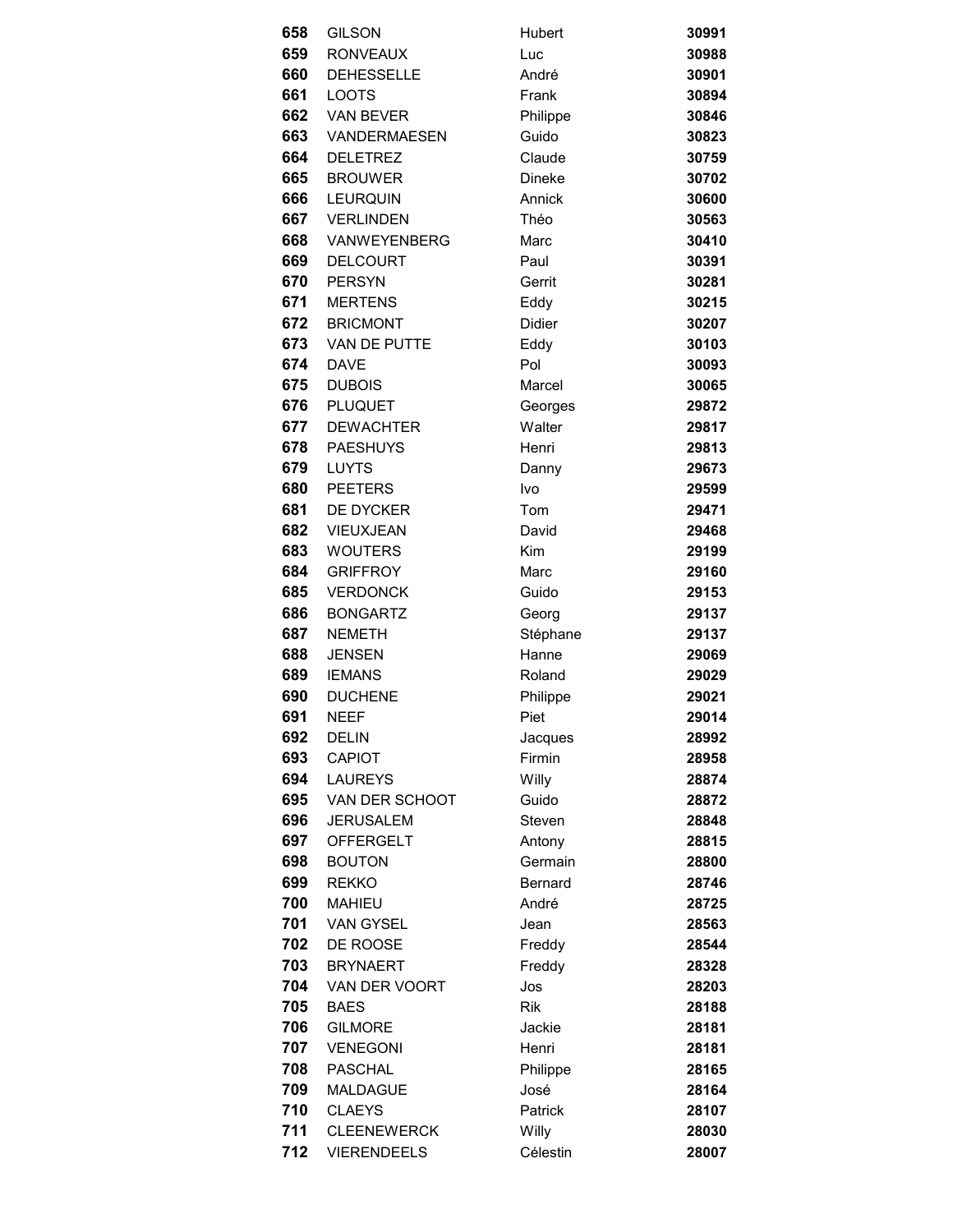| 713 | RYKEN                  | Josiane     | 28003 |
|-----|------------------------|-------------|-------|
| 714 | <b>VAN LEMBERGEN</b>   | Frederik    | 27941 |
| 715 | <b>SILVESTRE</b>       | Victor      | 27914 |
| 716 | <b>GILLET</b>          | Jean-Marie  | 27899 |
| 717 | <b>BEYS</b>            | Patrick     | 27891 |
| 718 | <b>VAN LEUGENHAEGE</b> | Marc        | 27836 |
| 719 | EVERAERT               | Karina      | 27796 |
| 720 | <b>VAN ROMPAEY</b>     | Wilfried    | 27758 |
| 721 | <b>BRICHART</b>        | Henri       | 27752 |
| 722 | <b>RADERMACHER</b>     | Werner      | 27739 |
| 723 | <b>VAN GORP</b>        | Eddy        | 27688 |
| 724 | <b>ANTUNES</b>         | Antonio     | 27627 |
| 725 | <b>BIGICA</b>          | Carmelo     | 27466 |
| 726 | <b>BEAUTHIER</b>       | René        | 27439 |
| 727 | <b>DEFOSSEZ</b>        | René        | 27435 |
| 728 | <b>DE GRUYTER</b>      | Viviane     | 27245 |
| 729 | <b>LOGGHE</b>          | Guy         | 27229 |
| 730 | <b>GHAYE</b>           | Raymond     | 27223 |
| 731 | <b>COENEN</b>          | Serge       | 27152 |
| 732 | <b>MATTHYS</b>         | Luc         | 27067 |
| 733 | <b>MAENE</b>           | Johnny      | 27031 |
| 734 | <b>CROUX</b>           | René        | 26988 |
| 735 | <b>MEHAGNOUL</b>       | Georges     | 26928 |
| 736 | <b>ELEN</b>            | Michel      | 26837 |
| 737 | <b>UBBEN</b>           | Jaak        | 26830 |
| 738 | VANDAELE               | Patrick     | 26824 |
| 739 | <b>SLABBINCK</b>       | Patrick     | 26798 |
| 740 | <b>DELFORGE</b>        | Léon        | 26748 |
| 741 | <b>SERET</b>           | Louis       | 26733 |
| 742 | <b>PAUL</b>            | Jean-Louis  | 26500 |
| 743 | <b>WISNIEWSKI</b>      | Sandra      | 26480 |
| 744 | <b>BERNARD</b>         | Gilbert     | 26432 |
| 745 | <b>SNELDERS</b>        | Jef         | 26416 |
| 746 | <b>RAEYMAEKERS</b>     | Paul        | 26377 |
| 747 | <b>WERY</b>            | Emile       | 26245 |
| 748 | <b>MONTY</b>           | Jacques     | 26216 |
| 749 | <b>VAN BRANDT</b>      | Frank       | 26216 |
| 750 | <b>ENGELBEENS</b>      | Michel      | 26177 |
| 751 | <b>LAUWERS</b>         | Jozef (DO)  | 26101 |
| 752 | <b>DA SILVA</b>        | Patricia    | 25963 |
| 753 | <b>JACOBS</b>          | François    | 25950 |
| 754 | <b>BEAUMONT</b>        | Dominique   | 25904 |
| 755 | <b>ROTTIERS</b>        | Marc        | 25879 |
| 756 | <b>SCHILLING</b>       | Jean-Pierre | 25862 |
| 757 | <b>LEMAL</b>           | Michel      | 25843 |
| 758 | <b>GOEMANS</b>         | Lieve       | 25836 |
| 759 | <b>ROBAERT</b>         | Eddy        | 25787 |
| 760 | <b>GREIN</b>           | Gérard      | 25750 |
| 761 | <b>MAES</b>            | Alain       | 25729 |
| 762 | <b>PLAIRE</b>          | Patrick     | 25698 |
| 763 | <b>GRIMONPREZ</b>      | Yves        | 25598 |
| 764 | <b>FERRARI</b>         | Michel      | 25592 |
| 765 | <b>NOUWEN</b>          | Karel       | 25534 |
| 766 | <b>SMETS</b>           | Pierre      | 25473 |
| 767 | DE PESSEMIER           | Sven        | 25436 |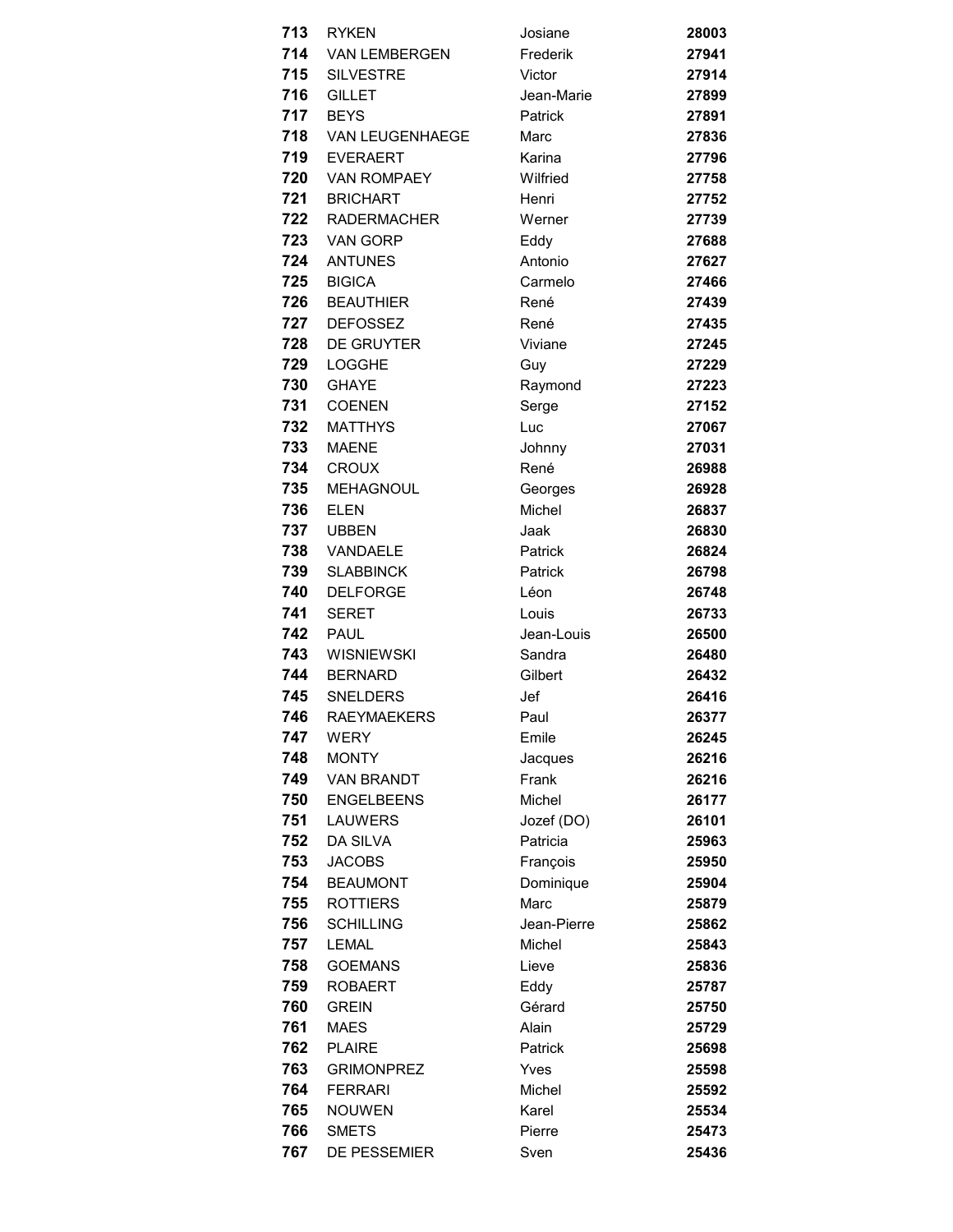| 768 | <b>MAASSEN</b>         | Michael        | 25430 |
|-----|------------------------|----------------|-------|
| 769 | DE POUW                | Eric           | 25373 |
| 770 | <b>ARENS</b>           | Willy          | 25339 |
| 771 | <b>LEBON</b>           | Eddy           | 25308 |
| 772 | <b>AUWERX</b>          | Gery           | 25234 |
| 773 | <b>VANGOIDSENHOVEN</b> | André          | 25230 |
| 774 | <b>KLOP</b>            | Tony           | 25120 |
| 775 | <b>CROE</b>            | Manfred        | 25101 |
| 776 | <b>BOURDIAUX</b>       | Alain          | 25071 |
| 777 | VAN DEN EYNDE          | Benny          | 25069 |
| 778 | <b>ROMAIN</b>          | Daniel         | 25065 |
| 779 | <b>HEINE</b>           | Serge          | 25061 |
| 780 | <b>SEYNAEVE</b>        | Remi           | 25036 |
| 781 | <b>LIGOT</b>           | Jules          | 25003 |
| 782 | <b>LOTMAN</b>          | C              | 24999 |
| 783 | <b>VAN GORP</b>        | Eugeen         | 24948 |
| 784 | <b>THOMAS</b>          | <b>Patrick</b> | 24882 |
| 785 | <b>FOLIE</b>           | Yvon           | 24855 |
| 786 | <b>HALING</b>          | Lejo           | 24802 |
| 787 | <b>BRABANT</b>         | Claude         | 24799 |
| 788 | <b>BYL</b>             | Roger          | 24756 |
| 789 | <b>TACK</b>            | Florent        | 24720 |
| 790 | <b>LAMOLLE</b>         | Pascal         | 24683 |
| 791 | <b>HONINGS</b>         | Francis        | 24656 |
| 792 | <b>LIMAGE</b>          | Jacques        | 24654 |
| 793 | <b>FATALINI</b>        | Pietro         | 24651 |
| 794 | <b>DEBIEVRE</b>        | Kristel        | 24584 |
| 795 | <b>DELVIGNE</b>        | Julien         | 24539 |
| 796 | <b>BLANCKAERT</b>      | Eric           | 24482 |
| 797 | <b>LECLERC</b>         | Jean-Luc       | 24451 |
| 798 | DE VOS                 | André          | 24426 |
| 799 | <b>SCHOLLAERT</b>      | Ronny          | 24422 |
| 800 | <b>OPDENACKER</b>      | Michel         | 24326 |
| 801 | <b>MAZZIER</b>         | Claude         | 24298 |
| 802 | <b>SERVERIUS</b>       | Luk            | 24274 |
| 803 | <b>ORBAN</b>           | Pascal         | 24271 |
| 804 | <b>VANDEN BOSSCHE</b>  | Walter         | 24271 |
| 805 | <b>DEPUYDT</b>         | Luc            | 24184 |
| 806 | <b>RADERMACHER</b>     | Léon           | 24165 |
| 807 | <b>KELCHTERMANS</b>    | Sylvain        | 24162 |
| 808 | <b>CARTIAUX</b>        | Claude         | 24137 |
| 809 | <b>LECLERRE</b>        | Bruno          | 24107 |
| 810 | <b>VANDEN BUSSCHE</b>  | Jean-Pierre    | 24008 |
| 811 | <b>DEKENS</b>          | Johannes       | 24004 |
| 812 | <b>VAN DEN BRANDEN</b> | Peter          | 23959 |
| 813 | <b>DE RIDDER</b>       | Gustaaf        | 23957 |
| 814 | <b>QUARTIER</b>        | Geert          | 23781 |
| 815 | <b>TORDEUR</b>         | Jean-Louis     | 23739 |
| 816 | <b>BEELEN</b>          | Jules          | 23567 |
| 817 | <b>ANSENNE</b>         | Jacques        | 23547 |
| 818 | <b>CLAES</b>           | Luc            | 23531 |
| 819 | <b>GEERAERTS</b>       | Bert           | 23395 |
| 820 | <b>CAMPO</b>           | François       | 23365 |
| 821 | <b>DECLEIR</b>         | Gery           | 23342 |
| 822 | <b>VAN ERCK</b>        | Johnny         | 23337 |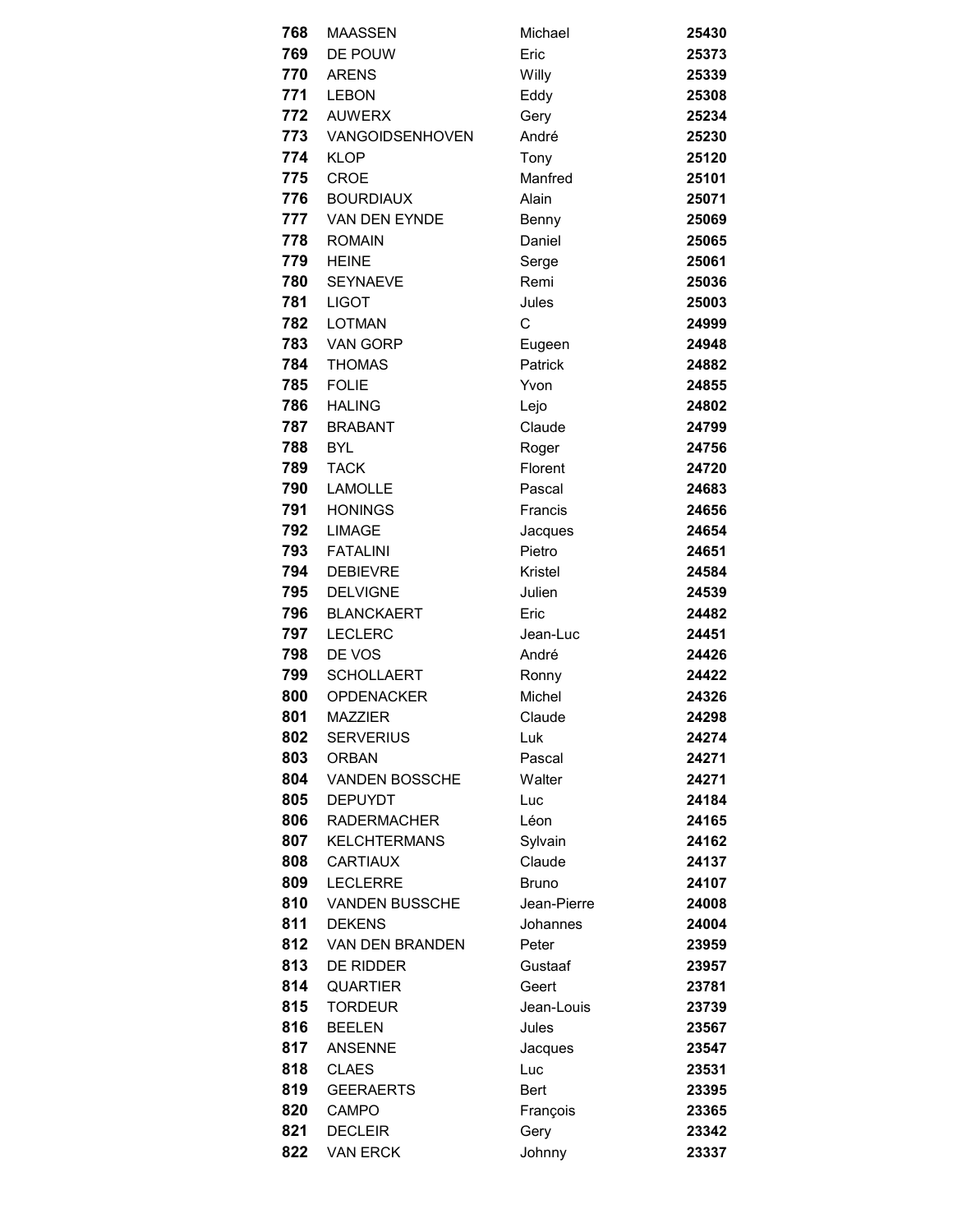| 823  | JAR                 | Victor         | 23304 |
|------|---------------------|----------------|-------|
| 824  | VALKENIERS          | Guy            | 23220 |
| 825  | <b>CRABBE</b>       | Daniel         | 23192 |
| 826  | LEMAIRE             | Marc-Edgard    | 23097 |
| 827  | <b>DELAUNOIS</b>    | Marcel         | 23042 |
| 828  | <b>LEONARD</b>      | Jacques        | 23027 |
| 829  | <b>VAN INGELGEM</b> | Hugo           | 23024 |
| 830  | <b>SCHAEK</b>       | Louis          | 23017 |
| 831  | <b>KEPPENNE</b>     | André          | 22919 |
| 832  | <b>NEELS</b>        | Daniel         | 22866 |
| 833  | <b>BOSTYN</b>       | Jean-Luc       | 22847 |
| 834  | <b>ROEBBEN</b>      | Guido          | 22829 |
| 835  | <b>HEINEN</b>       | Corinne        | 22751 |
| 836  | <b>STEURS</b>       | Tony           | 22721 |
|      | 837 TORDEUR         | Michel         | 22710 |
| 838  | VAN DER AUWERA      | Albert         | 22622 |
| 839  | <b>CRABBE</b>       | Paul           | 22615 |
| 840  | <b>GOYENS</b>       | <b>Nicolas</b> | 22444 |
| 841  | <b>TIMMERMAN</b>    | Eric           | 22405 |
| 842  | <b>WOUTERS</b>      | Julien         | 22350 |
| 843  | <b>WILDIERS</b>     | Roger          | 22325 |
| 844  | <b>EVERAERT</b>     | Ronny          | 22283 |
| 845  | <b>BONNEZ</b>       | <b>Dirk</b>    | 22192 |
| 846  | <b>MOORKENS</b>     | Ludo           | 22051 |
| 847  | <b>GOUDRON</b>      | Eric           | 22041 |
| 848  | <b>LEENARS</b>      | Thierry        | 22038 |
| 849  | <b>TEIRLYNCK</b>    | Alain          | 22033 |
| 850  | <b>ANTOINE</b>      | Patrick        | 22030 |
| 851  | <b>CEYSSENS</b>     | Valère         | 22023 |
| 852  | <b>BREESCH</b>      | Christian      | 21979 |
| 853  | <b>VOUSSURE</b>     | Carl           | 21917 |
| 854  | <b>HENRIETTE</b>    | Renald         | 21900 |
| 855  | <b>ELENS</b>        | Eduard         | 21856 |
| 856. | COX.                | lvo.           | 21801 |
| 857  | <b>JAUMOTTE</b>     | Philippe       | 21794 |
| 858  | <b>DEGEY</b>        | Rudi           | 21751 |
| 859  | <b>MICHEL</b>       | Eric           | 21708 |
| 860  | <b>LAUWENS</b>      | Willy          | 21637 |
| 861  | <b>BIJLOOS</b>      | Jean-Paul      | 21636 |
| 862  | <b>VERLE</b>        | Etienne        | 21624 |
| 863  | <b>WELLIN</b>       | Jean-Claude    | 21602 |
| 864  | <b>VALKX</b>        | Frank          | 21551 |
| 865  | VAN DEN BROECK      | Erik           | 21545 |
| 866  | <b>SERCU</b>        | Jean-Pierre    | 21530 |
| 867  | DE RAEVE            | Richard        | 21527 |
| 868  | <b>DAVID</b>        | Joël           | 21463 |
| 869  | <b>VELTHOF</b>      | Patrick        | 21455 |
| 870  | <b>GOFFART</b>      | André          | 21452 |
| 871  | <b>EYCKMANS</b>     | Tom            | 21366 |
| 872  | <b>TOELEN</b>       | Guy            | 21327 |
| 873  | <b>POESEN</b>       | Erik           | 21315 |
| 874  | <b>EPPE</b>         | Alain          | 21288 |
| 875  | RAVATI              | Lucas          | 21207 |
| 876  | <b>SMEUNINX</b>     | Ronny          | 21035 |
| 877  | <b>BRANDERS</b>     | Roger          | 21016 |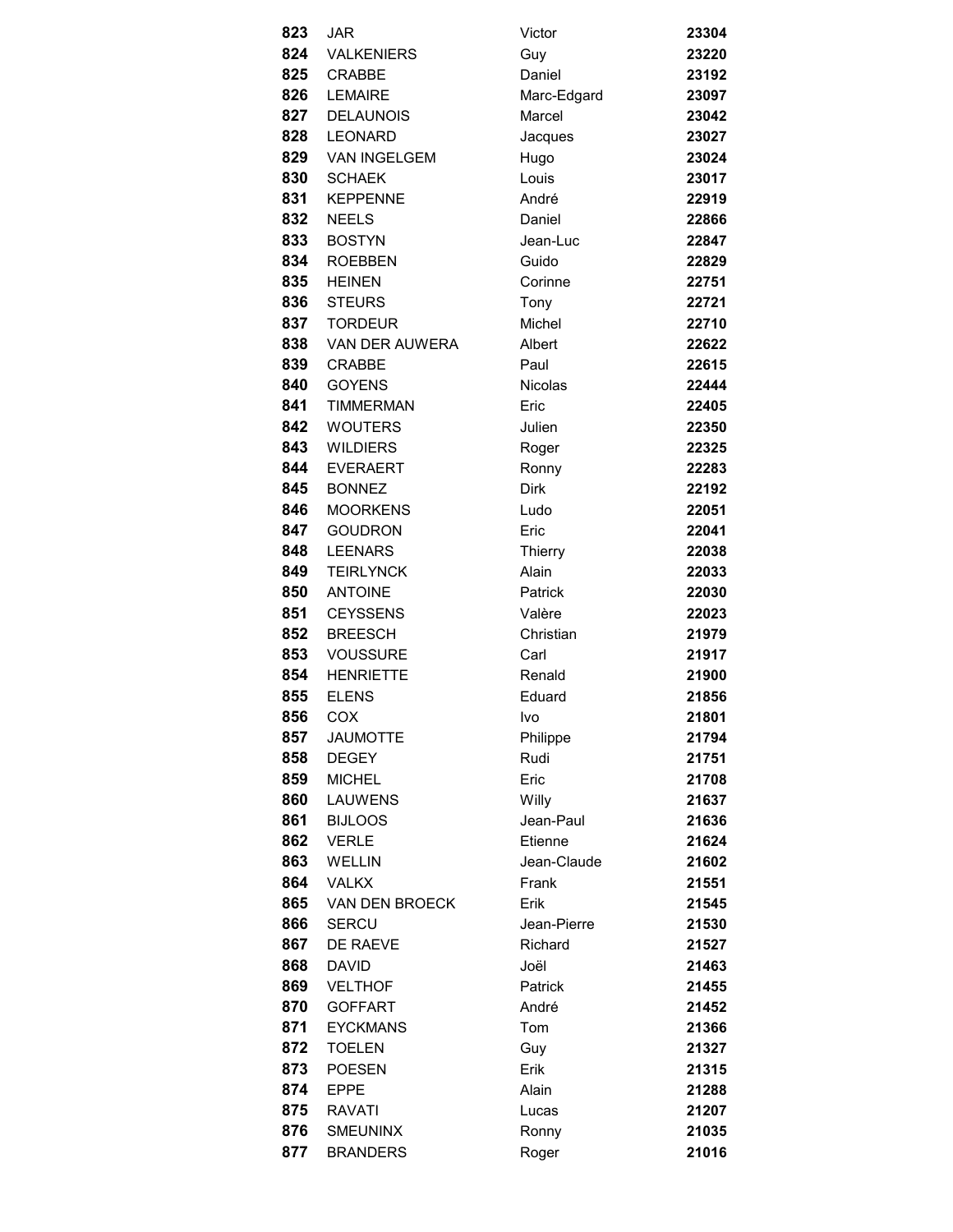| 878        | <b>SPINI</b>                  | Bruno                     | 20931          |
|------------|-------------------------------|---------------------------|----------------|
| 879        | <b>RENOIR</b>                 | Eric                      | 20908          |
| 880        | <b>RATZ</b>                   | John                      | 20903          |
| 881        | <b>BOULANGER</b>              | Thomas                    | 20895          |
| 882        | <b>DECEUSTER</b>              | Pierre                    | 20875          |
| 883        | <b>DEMESMAKER</b>             | Alain                     | 20873          |
| 884        | PAQUET                        | Michel                    | 20712          |
| 885        | VAGENENDE                     | Daniel                    | 20707          |
| 886        | <b>DE BACKER</b>              | <b>Bernard</b>            | 20705          |
| 887        | <b>GUSTIN</b>                 | Jérôme                    | 20674          |
| 888        | <b>QUIRIJNEN</b>              | Wannes                    | 20673          |
| 889        | <b>DELAERE</b>                | Eric                      | 20667          |
| 890        | <b>BARTELS</b>                | Guido                     | 20634          |
|            | 891 VAN OUDENHOVE             | Michel                    | 20626          |
| 892        | DELTENDRE                     | Jean-Claude               | 20625          |
| 893        | <b>JACQUET</b>                | Jean-Jacques              | 20625          |
| 894        | <b>LIEBENS</b>                | Paul                      | 20625          |
| 895        | <b>JAMBE</b>                  | <b>Dirk</b>               | 20573          |
|            | 896 DANGLART                  | Louis                     | 20537          |
| 897        | <b>CAPROENS</b>               | Jean-Paul                 | 20534          |
| 898        | VANDERLINCK                   | Christian                 | 20344          |
| 899        | WALBERS                       | Marc                      | 20338          |
| 900 —      | <b>DEGUELDRE</b>              | Michel                    | 20238          |
|            | 901 KETTMAN                   | Alain                     | 20238          |
| 902        | VAN ROOY                      | Ivo                       | 20187          |
| 903        | DE MEY                        | Michel                    | 20084          |
| 904        | <b>LICHTERT</b>               | René                      | 20081          |
| 905        | <b>GODDART</b>                | Serge                     | 20080          |
| 906        | <b>MICHEL</b>                 | Pierre                    | 20069          |
| 907        | <b>GITS</b>                   | Joseph                    | 20063          |
| 908        | <b>SCHLEUSNER</b>             | Serge                     | 19995          |
| 909        | <b>SACRE</b>                  | Jean-Marie                | 19959          |
| 910        | <b>ZWEBER</b>                 | <b>Héribert</b>           | 19958          |
|            | 911 LANDRY                    | Thierry                   | 19917          |
| 912        | <b>THOMAS</b>                 | Didier                    | 19917          |
| 913        | <b>THEUNS</b>                 | Jozef                     | 19879          |
| 914<br>915 | <b>CARLIER</b>                | Jacques                   | 19763          |
| 916        | <b>BONGARTZ</b><br><b>PUT</b> | Alois<br>Rudi             | 19686<br>19667 |
| 917        | <b>THYRION</b>                |                           | 19650          |
| 918        | <b>GODART</b>                 | Jean-François<br>Baudouin | 19621          |
| 919        | <b>BOUTAY</b>                 | Gaston                    | 19615          |
| 920        | <b>ROSSINI</b>                | Christian                 | 19589          |
| 921        | <b>FEYEN</b>                  | Herbert                   | 19558          |
| 922        | <b>VRIJELINCK</b>             | <b>Dirk</b>               | 19548          |
| 923        | <b>LEPAGE</b>                 | Marcel                    | 19411          |
| 924        | <b>HANS</b>                   | Daniel                    | 19406          |
| 925        | <b>MATTHYS</b>                | Etienne                   | 19361          |
| 926        | <b>AMENDT</b>                 | Joseph                    | 19326          |
| 927        | <b>PESCHON</b>                | Alain                     | 19236          |
| 928        | <b>MIOTTO</b>                 | Albino                    | 19226          |
| 929        | <b>WILLEMS</b>                | Peter                     | 19194          |
| 930        | <b>HENRY</b>                  | Michel                    | 19158          |
| 931        | <b>CROES</b>                  | Frank                     | 19120          |
| 932        | <b>CLEREBOUT</b>              | Michel                    | 19025          |
|            |                               |                           |                |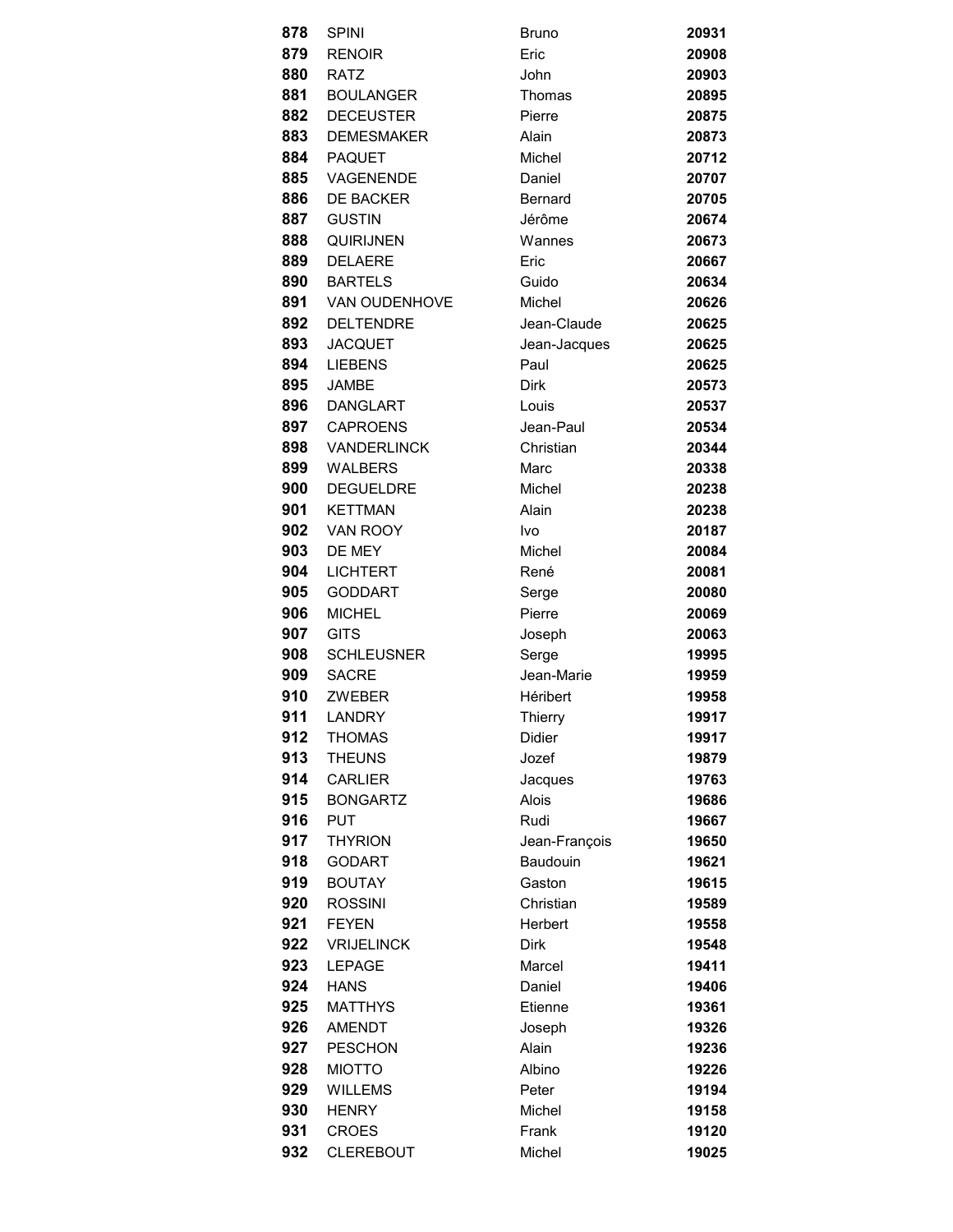| 933 | <b>BORNAUW</b>     | Stephan        | 18981 |
|-----|--------------------|----------------|-------|
| 934 | <b>BOURLIER</b>    | Gérard         | 18962 |
| 935 | <b>DELVAL</b>      | Benjamin       | 18942 |
| 936 | WIXEL              | Michel         | 18927 |
| 937 | <b>D'HAESE</b>     | Johan          | 18880 |
| 938 | PIERARD            | Jules          | 18867 |
| 939 | <b>LEUFGEN</b>     | Hans-Klaus     | 18854 |
| 940 | <b>LEYSSENS</b>    | Jos            | 18817 |
| 941 | <b>RASSALLE</b>    | Frank          | 18813 |
| 942 | <b>FOLIE</b>       | José           | 18805 |
| 943 | <b>WILLEMS</b>     | Luc            | 18783 |
| 944 | <b>FOURNAUX</b>    | Jean-Guy       | 18760 |
| 945 | <b>HEINEN</b>      | Jean           | 18593 |
| 946 | PROTOPAPA          | Gérard         | 18586 |
| 947 | VANSTEENKISTE      | Franky         | 18560 |
| 948 | <b>HAMMERS</b>     | Marc           | 18510 |
| 949 | LHEUREUX           | Michel         | 18425 |
| 950 | <b>JACQUES</b>     | Paul           | 18376 |
| 951 | VANSANT            | Danny          | 18118 |
| 952 | <b>PUIATTI</b>     | Giacomo        | 18021 |
|     | 953 ROSSEEUW       | Jean           | 18010 |
| 954 | <b>VAN ASSCHE</b>  | Patrick        | 18005 |
| 955 | <b>LEMMENS</b>     | Tom            | 17999 |
| 956 | <b>THEISSEN</b>    | Paul           | 17966 |
| 957 | <b>MAES</b>        | Michel         | 17927 |
| 958 | <b>HEIREMANS</b>   | Yves           | 17906 |
| 959 | <b>BROLET</b>      | André          | 17899 |
| 960 | <b>BANHEUX</b>     | Jean-Pierre    | 17884 |
| 961 | <b>HUBEAU</b>      | Christian      | 17872 |
| 962 | VANAUDENHOVE       | Victor         | 17860 |
| 963 | <b>HEUMAN</b>      | Jean-Claude    | 17842 |
| 964 | <b>CLERBOIS</b>    | Jean-Luc       | 17836 |
| 965 | <b>HUYGHE</b>      | Luc            | 17765 |
| 966 | <b>DAEMS</b>       | Micheline      | 17726 |
| 967 | <b>VAN BENEDEN</b> | Luc            | 17710 |
| 968 | <b>SCAILLET</b>    | Michel         | 17705 |
| 969 | <b>NOEL</b>        | Raoul          | 17681 |
| 970 | <b>FOGLIA</b>      | Jean-Pierre    | 17639 |
| 971 | <b>DERICKS</b>     | Jos            | 17603 |
| 972 | VAN ASSCHE         | Koenraad       | 17582 |
| 973 | <b>DE KEYSER</b>   | Patrik         | 17548 |
| 974 | <b>WEUSTEN</b>     | Willy          | 17545 |
| 975 | <b>GEZEL</b>       | Alain          | 17538 |
| 976 | <b>HELSMOORTEL</b> | Jean-Marie     | 17519 |
| 977 | <b>MOONEN</b>      | Patrick        | 17335 |
| 978 | <b>MATTEN</b>      | Albert         | 17326 |
| 979 | <b>BUCHET</b>      | Michel         | 17281 |
| 980 | VAN DER OUGSTRAETE | Willy          | 17238 |
| 981 | <b>TREMMERIE</b>   | Marc           | 17236 |
| 982 | <b>ROSETTI</b>     | Paolo          | 17231 |
| 983 | <b>STROO</b>       | Eric           | 17199 |
| 984 | DE WILDE           | Jean-Pierre    | 17176 |
| 985 | <b>CONINGS</b>     | Koen           | 17175 |
| 986 | <b>KLUBERT</b>     | Astrid         | 17149 |
| 987 | <b>BERNAERTS</b>   | <b>Bernard</b> | 17145 |
|     |                    |                |       |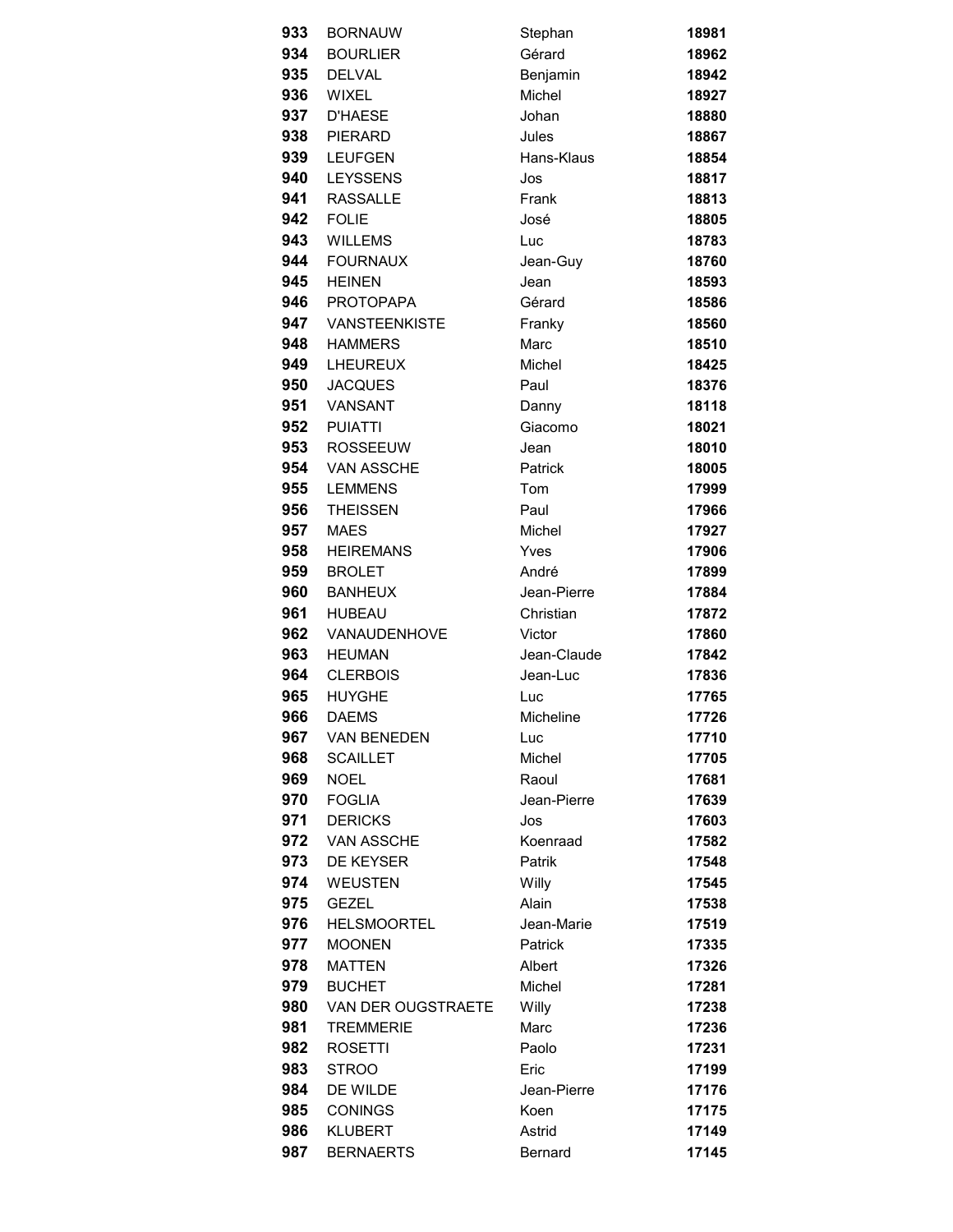| 988  | LIENARD               | Christian     | 17135 |
|------|-----------------------|---------------|-------|
| 989  | <b>PAQUET</b>         | André         | 17123 |
| 990  | <b>DOLVELDE</b>       | Michel        | 17122 |
| 991  | <b>ANDRE</b>          | Jean-François | 17072 |
| 992  | <b>VERSLEGERS</b>     | Theo          | 17059 |
| 993  | <b>PARISOTTO</b>      | Roland        | 17054 |
| 994  | <b>EENENS</b>         | Didier        | 17045 |
| 995  | PIZZAGALI             | Didier        | 17010 |
| 996  | <b>DAMS</b>           | Eddy          | 16969 |
| 997  | <b>JANSSENS</b>       | Wim           | 16937 |
| 998  | <b>VERVAET</b>        | Pierre        | 16911 |
| 999  | <b>VAN POUCKE</b>     | Wim           | 16904 |
| 1000 | <b>REGNARD</b>        | René-Luc      | 16830 |
| 1001 | <b>GRISONICHI</b>     | Luciano       | 16820 |
| 1002 | <b>CUYPERS</b>        | Erik          | 16735 |
| 1003 | <b>GLESENER</b>       | Sylvia        | 16720 |
| 1004 | <b>VAN CROMBRUGGE</b> | Jean-Jacques  | 16718 |
| 1005 | <b>CLEMINCKX</b>      | Mario         | 16711 |
| 1006 | <b>VERVAET</b>        | Marcel        | 16660 |
| 1007 | <b>SIMONELLI</b>      | Wolner        | 16642 |
| 1008 | <b>SCHRAEYEN</b>      | Frank         | 16601 |
| 1009 | <b>PAELINCK</b>       | Olivier       | 16578 |
| 1010 | VAN KERKVOORDE        | Freddy        | 16558 |
| 1011 | <b>LIPPENS</b>        | Herwig        | 16500 |
| 1012 | <b>OSSIEUR</b>        | Marc          | 16404 |
| 1013 | <b>WOUTERS</b>        | Ludo          | 16401 |
| 1014 | <b>DOMBRECHT</b>      | Martin        | 16397 |
| 1015 | <b>DUCHENE</b>        | André         | 16373 |
| 1016 | <b>SMITS</b>          | Paul          | 16372 |
| 1017 | <b>STEILS</b>         | Reiner        | 16313 |
| 1018 | VERBRUGGHE            | Chris         | 16231 |
| 1019 | <b>MAHY</b>           | Yves          | 16162 |
| 1020 | <b>GRANSART</b>       | Marc          | 16146 |
|      | <b>1021 GILBERT</b>   | André         | 16098 |
|      | 1022 BRANTS           | Jozef         | 16050 |
| 1023 | <b>TONNELIER</b>      | François      | 16028 |
| 1024 | <b>REQUILLE</b>       | Jean-Pol      | 15928 |
| 1025 | <b>COBBAERT</b>       | Marcel        | 15912 |
| 1026 | <b>ZOETAERT</b>       | René          | 15852 |
| 1027 | <b>PATIGNY</b>        | Marcel        | 15848 |
| 1028 | <b>RICCI</b>          | Giuseppe      | 15809 |
| 1029 | <b>BLANCKAERT</b>     | Charly        | 15787 |
| 1030 | <b>THIRY</b>          | Jean          | 15747 |
| 1031 | <b>BALZA</b>          | Jean-Marie    | 15698 |
| 1032 | <b>BEUSEN</b>         | Ronny         | 15659 |
| 1033 | <b>GOBIN</b>          | André         | 15623 |
| 1034 | <b>HENDRICKX</b>      | Adriaan       | 15611 |
| 1035 | <b>BERNAERT</b>       | Ghislain      | 15574 |
| 1036 | <b>BUEKENHOUDT</b>    | Pierre        | 15536 |
| 1037 | <b>DEBLAUWE</b>       | Ronny         | 15380 |
| 1038 | <b>MESTRE</b>         | Guy           | 15360 |
| 1039 | <b>BACKS</b>          | Gérard        | 15343 |
| 1040 | <b>DEZAEGER</b>       | Daniel        | 15329 |
|      | 1041 ETIENNE          | Marc          | 15258 |
|      | 1042 VANDERELST       | Denis         | 15254 |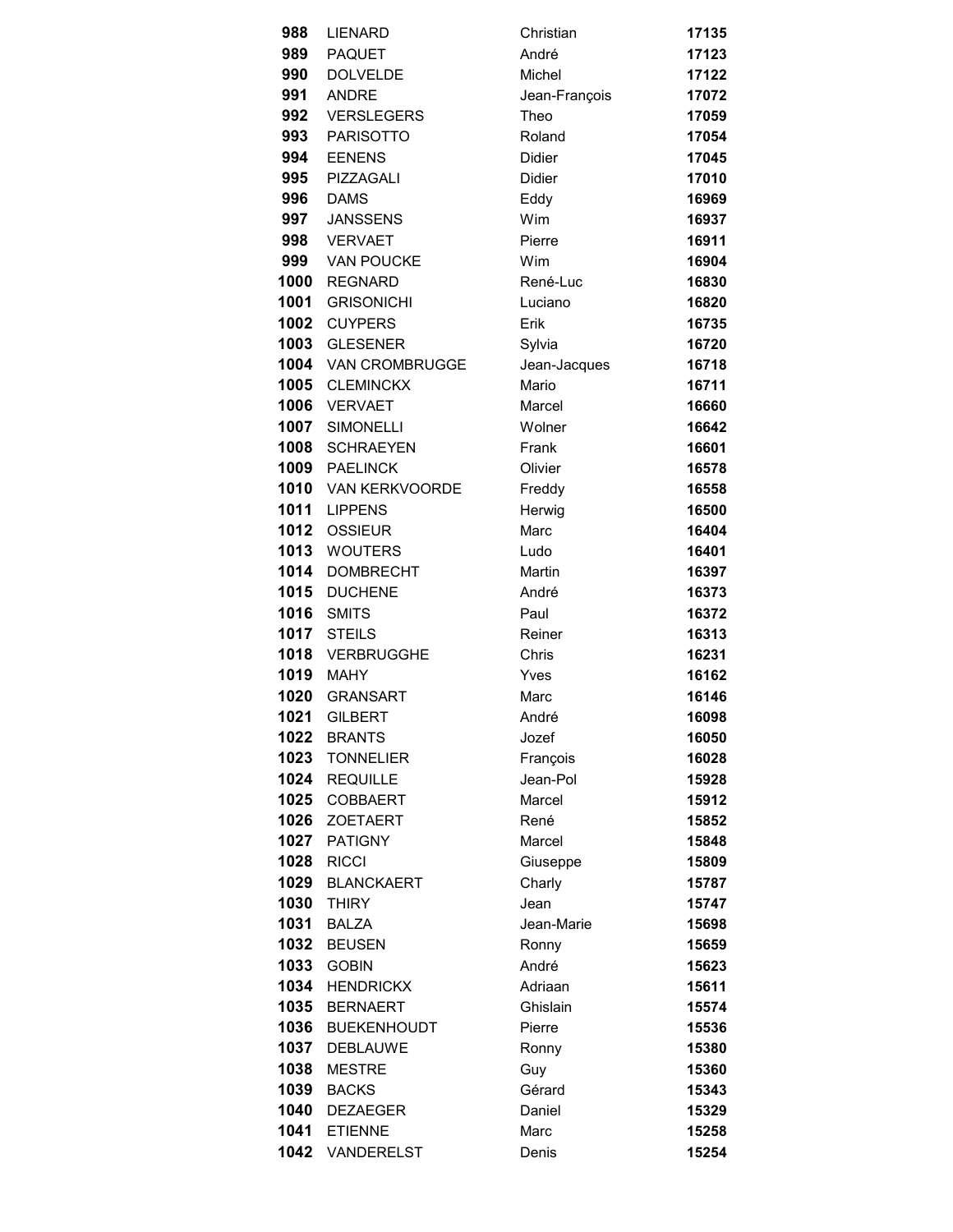| 1043 | <b>HANARD</b>       | Jean-Jacques | 15213 |
|------|---------------------|--------------|-------|
| 1044 | <b>FEUILLIEN</b>    | Gérard       | 15196 |
|      | 1045 FLANDROY       | Pierre       | 15122 |
|      | 1046 VAN PARYS      | Jacques      | 15101 |
|      | 1047 VAN DONINCK    | Julien       | 15078 |
| 1048 | <b>HENNES</b>       | Guy          | 15054 |
| 1049 | <b>BEX</b>          | Wilfried     | 14940 |
| 1050 | <b>TRIPPAERS</b>    | Alain        | 14928 |
| 1051 | <b>KORTE</b>        | Reiner       | 14927 |
| 1052 | <b>GODFRIN</b>      | Benoît       | 14872 |
| 1053 | <b>RENARD</b>       | Michel       | 14871 |
| 1054 | <b>FEYS</b>         | John         | 14844 |
| 1055 | <b>NULLI</b>        | Marina       | 14838 |
| 1056 | <b>DUMONT</b>       | Roger        | 14835 |
| 1057 | <b>JEANMART</b>     | Daniel       | 14798 |
| 1058 | <b>BOVEROUX</b>     | Patrick      | 14779 |
| 1059 | <b>GULDENTOPS</b>   | Jozef        | 14701 |
| 1060 | <b>MOMBERS</b>      | Freddy       | 14578 |
| 1061 | <b>FRANCOTTE</b>    | Charly       | 14544 |
| 1062 | VAN DOOREN          | Kamiel       | 14513 |
| 1063 | <b>CARLIER</b>      | Alain        | 14505 |
| 1064 | PATER               | Pascal       | 14463 |
| 1065 | LACOMBE             | Jean-Claude  | 14420 |
| 1066 | VANNUT              | Ronny        | 14416 |
| 1067 | <b>RIBAUCOURT</b>   | Guy          | 14413 |
| 1068 | <b>VANRAES</b>      | René         | 14413 |
| 1069 | <b>WAUTERS</b>      | Franky       | 14392 |
| 1070 | <b>KIRSCH</b>       | René         | 14374 |
| 1071 | <b>OOMEN</b>        | Tonny        | 14362 |
| 1072 | <b>DROESSAERT</b>   | <b>Dirk</b>  | 14362 |
| 1073 | <b>KLEINER</b>      | Christian    | 14360 |
| 1074 | APOSTEL             | Viviane      | 14341 |
| 1075 | <b>PLANCHE</b>      | Georgette    | 14320 |
| 1076 | GARET               | Bernard      | 14317 |
| 1077 | <b>VAN WAES</b>     | Noël         | 14310 |
| 1078 | <b>GARSBEKE</b>     | <b>Dirk</b>  | 14305 |
| 1079 | VAN BORM            | C            | 14271 |
| 1080 | <b>MOHR</b>         | Dany         | 14270 |
| 1081 | <b>VOS</b>          | Eddy         | 14252 |
| 1082 | <b>ACKE</b>         | Luc          | 14242 |
| 1083 | <b>MERKLE</b>       | Gisela       | 14239 |
| 1084 | <b>TRANTES</b>      | Emil         | 14238 |
| 1085 | <b>DEWIN</b>        | Roger        | 14202 |
| 1086 | VANHAMEL            | Guido        | 14165 |
| 1087 | <b>PUFFET</b>       | Léon         | 14161 |
| 1088 | <b>VAN PARIJS</b>   | Jozef        | 14145 |
| 1089 | <b>GORIS</b>        | <b>Bernd</b> | 14129 |
| 1090 | VAN DER RAAY        | Hugo         | 14125 |
| 1091 | <b>PEETERS</b>      | Allen        | 14122 |
| 1092 | <b>ANDRIES</b>      | Robert       | 14096 |
| 1093 | <b>SCHUERMANS</b>   | Danny        | 14062 |
| 1094 | <b>DEBRABANDERE</b> | <b>Dirk</b>  | 14046 |
| 1095 | <b>GOOSSENS</b>     | Marc         | 14027 |
| 1096 | LHEUREUX            | Joseph       | 14010 |
| 1097 | <b>MARCHAL</b>      | Marcel       | 13954 |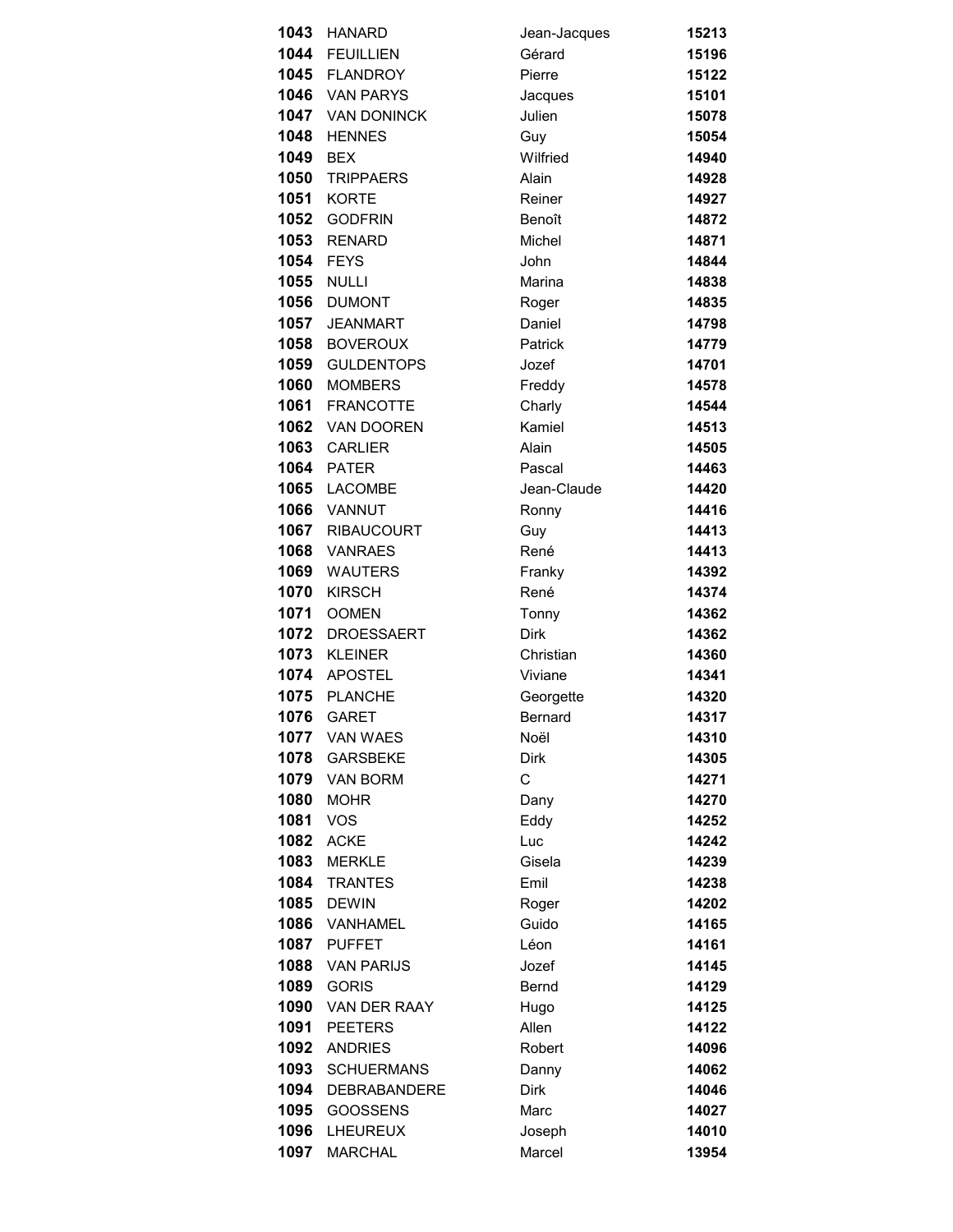| 1098     | VANNIEUWENHUYSE    | Peter         | 13923 |
|----------|--------------------|---------------|-------|
| 1099     | <b>RADERMACHER</b> | Günter        | 13919 |
|          | 1100 EFFINIER      | Guy           | 13891 |
| 1101     | <b>MARIEN</b>      | Patrick       | 13863 |
| 1102     | <b>DONCQ</b>       | Francis       | 13792 |
| 1103     | <b>VAN POEKE</b>   | Etienne       | 13792 |
| 1104     | VAN BELLAINGT      | Jules         | 13735 |
| 1105     | <b>HELLEMANS</b>   | Eddy          | 13717 |
| 1106     | DE KEERSMAEKER     | Jan           | 13715 |
| 1107     | <b>CARTON</b>      | Séverine      | 13696 |
| 1108     | <b>WILLEMS</b>     | Inge          | 13686 |
| 1109     | <b>SOETAERT</b>    | Jacques       | 13683 |
| 1110     | <b>MOLENBERGHS</b> | Stefan        | 13670 |
| 1111     | <b>FAVARO</b>      | Serge         | 13625 |
| 1112     | <b>BERTELS</b>     | <b>Stief</b>  | 13596 |
| 1113     | <b>GIELEN</b>      | Jean-Charles  | 13518 |
| 1114     | DE MOOR            | Yolande       | 13466 |
| 1115     | <b>DERWAEL</b>     | Denny         | 13466 |
| 1116     | <b>FOX</b>         | Claude        | 13444 |
| 1117     | LAGAE              | Patrick       | 13405 |
| 1118     | <b>SCHOMUS</b>     | Francis       | 13403 |
| 1119     | <b>DUPONT</b>      | Eddy          | 13398 |
| 1120     | <b>ENGELBEENS</b>  | Raoul         | 13284 |
| 1121     | <b>DEMOOR</b>      | Michel        | 13263 |
| 1122     | <b>JAMOTTE</b>     | Olivier       | 13263 |
| 1123     | <b>STEVERLYNCK</b> | Jackie        | 13231 |
| 1124     | <b>DEFRUYT</b>     | Zeno          | 13229 |
| 1125     | <b>DUQUESNE</b>    | David         | 13200 |
| 1126     | <b>THOONEN</b>     | Jos           | 13199 |
| 1127     | <b>FRANSEN</b>     | Jo            | 13175 |
| 1128     | <b>MOONS</b>       | Théo          | 13111 |
| 1129     | <b>ADRIET</b>      | Daniel        | 13073 |
| 1130     | <b>GERAIN</b>      | Robert        | 13066 |
|          | 1131 LOWEL         | Willy         | 13061 |
|          | 1132 BAGLIONI      | Guido         | 13035 |
| 1133     | <b>KÜPPER</b>      | Norbert       | 13023 |
| 1134     | <b>COLIN</b>       | J             | 12965 |
| 1135     | <b>RODERBOURG</b>  | <b>Hubert</b> | 12952 |
| 1136     | <b>ROSSEEL</b>     | Jan           | 12922 |
| 1137     | <b>SCHOOFS</b>     | Ludo          | 12907 |
| 1138     | DE COOMAN          | Serge         | 12884 |
| 1139     | <b>VAN DAMME</b>   | Daniel        | 12819 |
| 1140     | <b>PEETERS</b>     | Eddy          | 12810 |
| 1141     | <b>DOZO</b>        | Edmond        | 12808 |
|          | 1142 RADERMACHER   | Jean-Marie    | 12799 |
| 1143     | <b>WILLEMS</b>     | Michael       | 12798 |
| 1144     | <b>DAUBERSY</b>    | André         | 12779 |
| 1145     | <b>ATLAS</b>       | Georges       | 12773 |
| 1146     | <b>BOSH</b>        | René          | 12740 |
| 1147     | <b>MERTENS</b>     | Omer          | 12664 |
| 1148     | <b>SMETS</b>       | Rudy          | 12644 |
| 1149 PUT |                    | Walter        | 12636 |
|          | 1150 VAN CRAEYNEST | Marc          | 12624 |
|          | 1151 LAMBIOTTE     | René          | 12526 |
| 1152     | <b>EECKHOUT</b>    | Thierry       | 12521 |
|          |                    |               |       |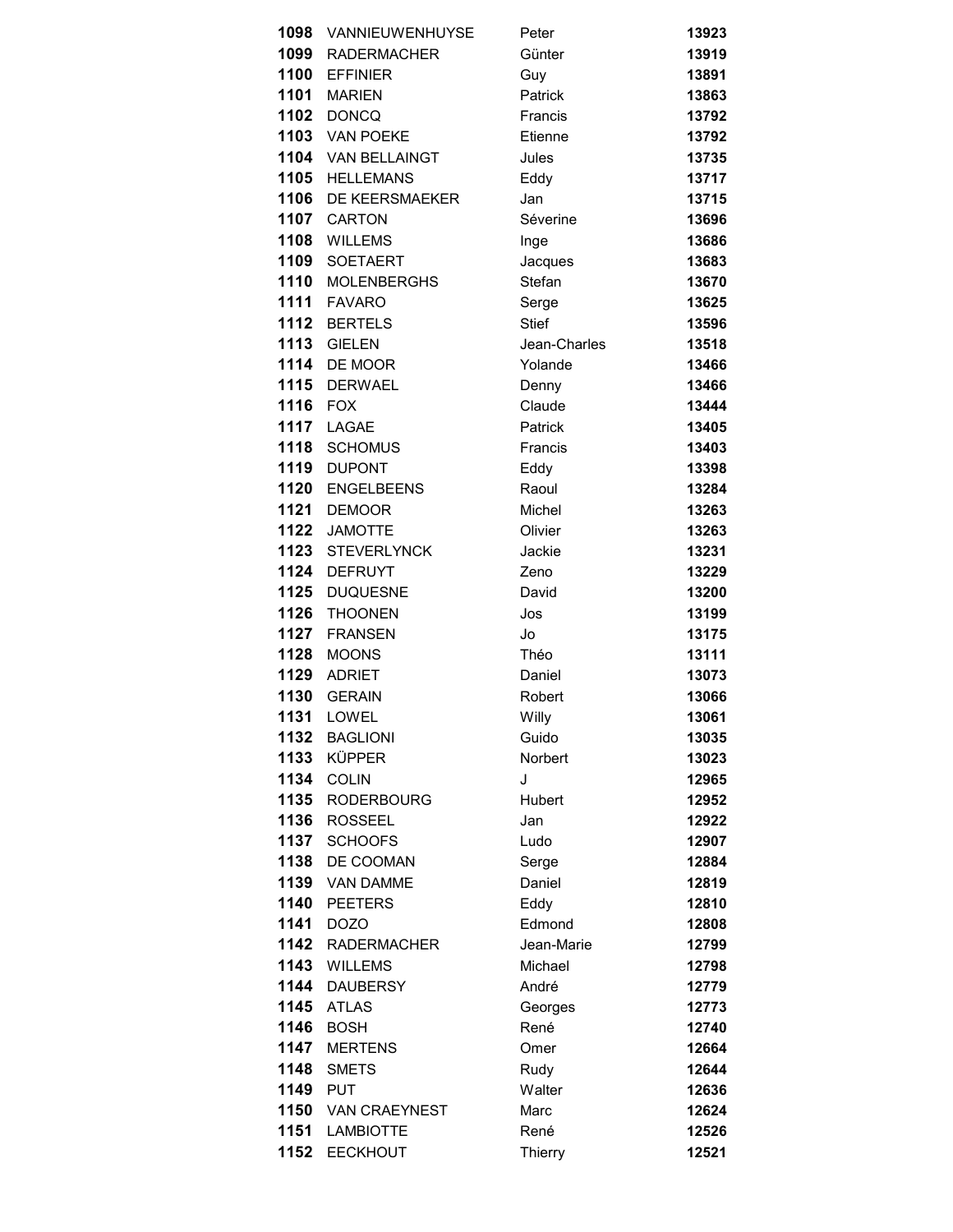| 1153 | <b>SCHWINDT</b>       | Jean-Luc        | 12486 |
|------|-----------------------|-----------------|-------|
| 1154 | <b>HUYGE</b>          | Guido           | 12431 |
| 1155 | <b>MEEUWSEN</b>       | Eric            | 12421 |
| 1156 | LANDUYT               | Chris           | 12415 |
| 1157 | <b>LONCKE</b>         | Denis           | 12393 |
| 1158 | <b>BEETS</b>          | Charlie         | 12392 |
| 1159 | <b>MICHAELIS</b>      | Werner          | 12379 |
| 1160 | <b>VAN EECKE</b>      | Rudy            | 12375 |
| 1161 | <b>AMAOUZ</b>         | Roland          | 12371 |
|      | 1162 VAN RENTERGHEM   | Christophe      | 12360 |
| 1163 | <b>BEETS</b>          | Alex            | 12356 |
| 1164 | <b>HAUWEELE</b>       | Pol             | 12315 |
| 1165 | <b>WOUTERS</b>        | Roger           | 12309 |
| 1166 | <b>SCHOLIERS</b>      | Patrick         | 12247 |
| 1167 | <b>DELREZ</b>         | Jean-Claude     | 12246 |
| 1168 | COLSON                | René            | 12222 |
| 1169 | <b>POURTOIS</b>       | Olivier         | 12184 |
| 1170 | <b>ALLAERT</b>        | Micha           | 12181 |
| 1171 | <b>VAN TRICHT</b>     | Alex            | 12174 |
| 1172 | <b>HIMSCHOOT</b>      | Peter           | 12165 |
| 1173 | <b>VERMESEN</b>       | Marc            | 12137 |
| 1174 | <b>COLANS</b>         | Hugo            | 12134 |
| 1175 | <b>BLOCKX</b>         | Dominique       | 12085 |
| 1176 | <b>JAMAIGNE</b>       | Jurgen          | 12081 |
| 1177 | <b>ANDRE</b>          | Albert          | 12063 |
| 1178 | <b>BUSSCHOTS</b>      | <b>Dirk</b>     | 12063 |
| 1179 | <b>MESOTTEN</b>       | Luc             | 12060 |
| 1180 | <b>SOHET</b>          | Daniel          | 12026 |
| 1181 | <b>VEREECKEN</b>      | <b>Brigitte</b> | 11998 |
| 1182 | <b>CLAESSENS</b>      | Guido           | 11955 |
| 1183 | VAN LOOY              | Ludo            | 11948 |
| 1184 | <b>HOTTON</b>         | Philippe        | 11941 |
| 1185 | <b>ROELANTS</b>       | Johnny          | 11933 |
| 1186 | LUTTE                 | Dominique       | 11913 |
| 1187 | <b>LEYNE</b>          | Ronny           | 11885 |
|      | 1188 VAN DER STRAETEN | Marc            | 11870 |
| 1189 | <b>FRANCO</b>         | Denis           | 11864 |
| 1190 | <b>PIERET</b>         | <b>Didier</b>   | 11837 |
| 1191 | <b>VANDE AMEELE</b>   | М               | 11837 |
| 1192 | <b>MAES</b>           | Roland          | 11831 |
| 1193 | <b>ERVINCKX</b>       | Michel          | 11817 |
| 1194 | <b>VAN MOL</b>        | Thierry         | 11783 |
| 1195 | <b>BAQUET</b>         | Albert          | 11769 |
| 1196 | CALLEWAERT            | Claude          | 11768 |
| 1197 | <b>T'JOENS</b>        | <b>Bertrand</b> | 11741 |
| 1198 | <b>ALBERT</b>         | Claude          | 11698 |
| 1199 | <b>DEREEPER</b>       | Willy           | 11673 |
| 1200 | <b>BURANELLO</b>      | Ezio            | 11662 |
| 1201 | <b>VINCK</b>          | <b>Didier</b>   | 11661 |
| 1202 | <b>KAPUSZINSKI</b>    | Alain           | 11653 |
| 1203 | <b>FEVRY</b>          | Gaëtan          | 11646 |
| 1204 | <b>GILLIARD</b>       | Louis-Marie     | 11646 |
| 1205 | <b>ADRIAENSENS</b>    | Alexander       | 11643 |
| 1206 | <b>GILLET</b>         | Philippe        | 11622 |
| 1207 | <b>BOTTEQUIN</b>      | Francis         | 11618 |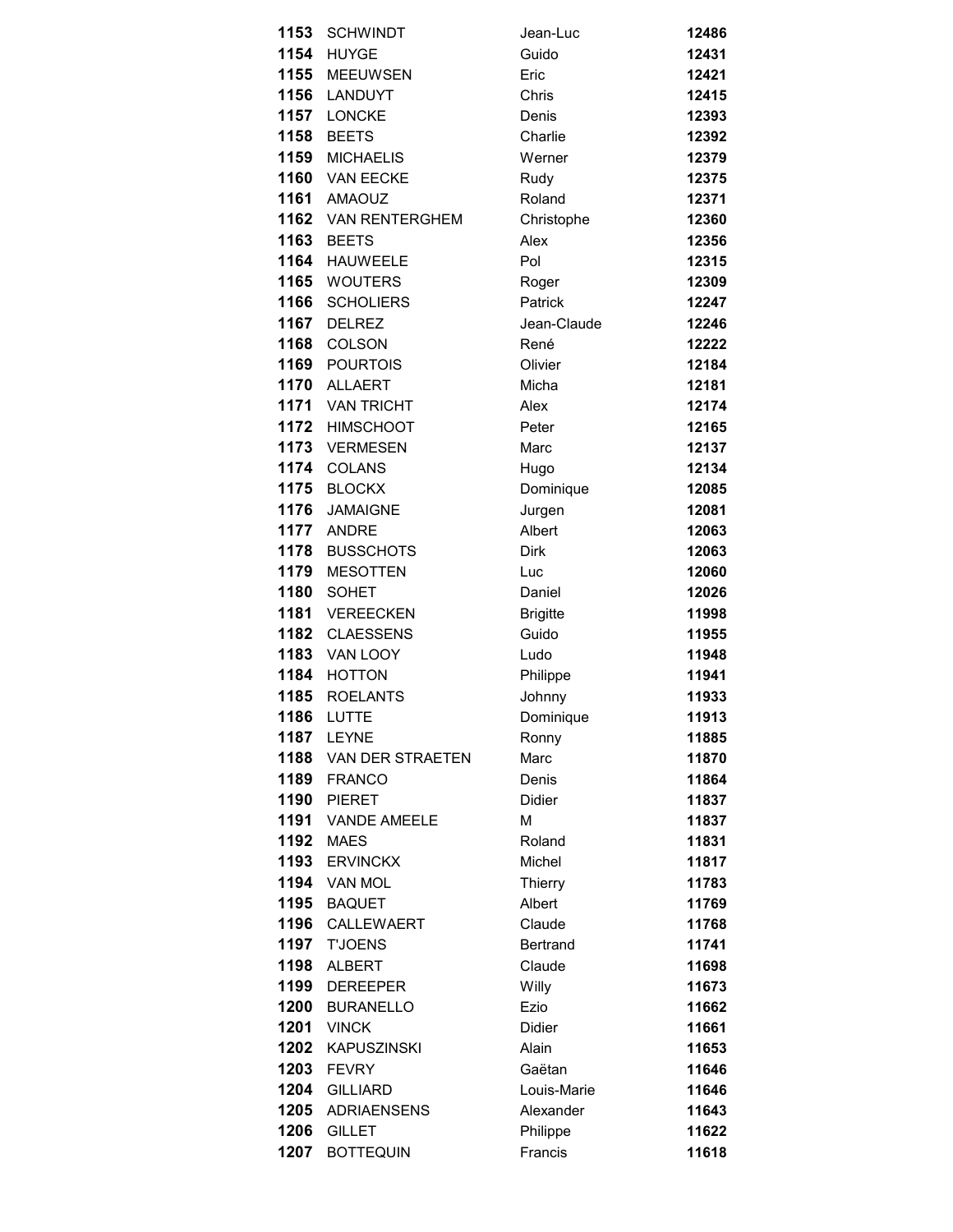| 1208 | <b>SCHEELEN</b>          | Tom          | 11616 |
|------|--------------------------|--------------|-------|
|      | 1209 FELINGE             | Bernard      | 11614 |
| 1210 | <b>TARTINI</b>           | Marc         | 11607 |
| 1211 | <b>DEHAENE</b>           | Gery         | 11602 |
| 1212 | <b>BAURAIND</b>          | Philippe     | 11587 |
| 1213 | DE SMET                  | Roland       | 11580 |
| 1214 | <b>VERSCHUEREN</b>       | Chris        | 11531 |
| 1215 | COOLMAN                  | Thierry      | 11523 |
| 1216 | <b>MERTENS</b>           | Jan          | 11523 |
| 1217 | <b>JORISSEN</b>          | Jerry        | 11519 |
| 1218 | <b>LENNERTS</b>          | Jacqueline   | 11510 |
| 1219 | <b>STRYPSTEIN</b>        | Nicolas      | 11500 |
|      | 1220 VAN RYCKEGHEM       | Dany         | 11488 |
| 1221 | <b>SWOLFS</b>            | Jozef        | 11476 |
| 1222 | <b>QUARANTE</b>          | Jean-Pol     | 11469 |
| 1223 | <b>DUSART</b>            | Daniel       | 11460 |
| 1224 | <b>DUPONT</b>            | Bart         | 11448 |
|      | 1225 FAGOT               | Patrice      | 11447 |
| 1226 | <b>BECKERS</b>           | Frans        | 11421 |
| 1227 | <b>VAN DRIESSCHE</b>     | Peter        | 11409 |
| 1228 | <b>SEYSSENS</b>          | Guido        | 11407 |
|      | 1229 HUBY                | Karl Heinz   | 11397 |
| 1230 | <b>TASSIN</b>            | Jacques      | 11376 |
| 1231 | <b>LORFEVRE</b>          | Pol          | 11375 |
| 1232 | <b>HECK</b>              | Jean         | 11352 |
| 1233 | <b>LEYS</b>              | Michel       | 11346 |
| 1234 | <b>COPPENS</b>           | Jean-Jacques | 11339 |
| 1235 | <b>BOUCKHUYT</b>         | Bernard      | 11327 |
| 1236 | <b>BRUYNOOGHE</b>        | Roger        | 11323 |
| 1237 | <b>SABBE</b>             | Chris        | 11308 |
| 1238 | VAN DURME                | Herwig       | 11276 |
| 1239 | <b>SCULIN</b>            | Philippe     | 11270 |
| 1240 | <b>VERBRUGGHE</b>        | Louis        | 11267 |
|      | <b>1241</b> VAN ERK      | Frank        | 11262 |
|      | 1242 VERMEULEN           | Guy          | 11258 |
|      | <b>1243 FAICT</b>        | Marie        | 11244 |
| 1244 | <b>COENEN</b>            | Jacques      | 11225 |
| 1245 | <b>DECONINCK</b>         | Johnny       | 11210 |
| 1246 | <b>HINYOT</b>            | Tony         | 11200 |
| 1247 | <b>PUTZ</b>              | Jean-Louis   | 11199 |
| 1248 | <b>HANSSEN</b>           | Henri        | 11173 |
| 1249 | <b>PONCELET</b>          | Théo         | 11170 |
| 1250 | <b>LESPOIX</b>           | Luc          | 11147 |
| 1251 | <b>DUCARME</b>           | Didier       | 11133 |
|      | 1252 SCHAUBROECK         | Johan        | 11133 |
| 1253 | <b>CAPELLE</b>           | Yvan         | 11132 |
| 1254 | <b>JOOSTEN</b>           | Mathieu      | 11127 |
| 1255 | <b>KOEVOETS</b>          | Peter        | 11121 |
| 1256 | DELAMILLIEURE            | Rudy         | 11120 |
| 1257 | <b>DEWAERSEGHERS</b>     | Francis      | 11114 |
| 1258 | <b>THIJS</b>             | Jacky        | 11106 |
| 1259 | <b>BERTRAND</b>          | Jean-Louis   | 11105 |
| 1260 | <b>BEYS</b>              | Rudy         | 11097 |
|      | 1261 VAN DEN LANGENBERGH | D            | 11072 |
| 1262 | <b>FRITZ</b>             | Gérard       | 11066 |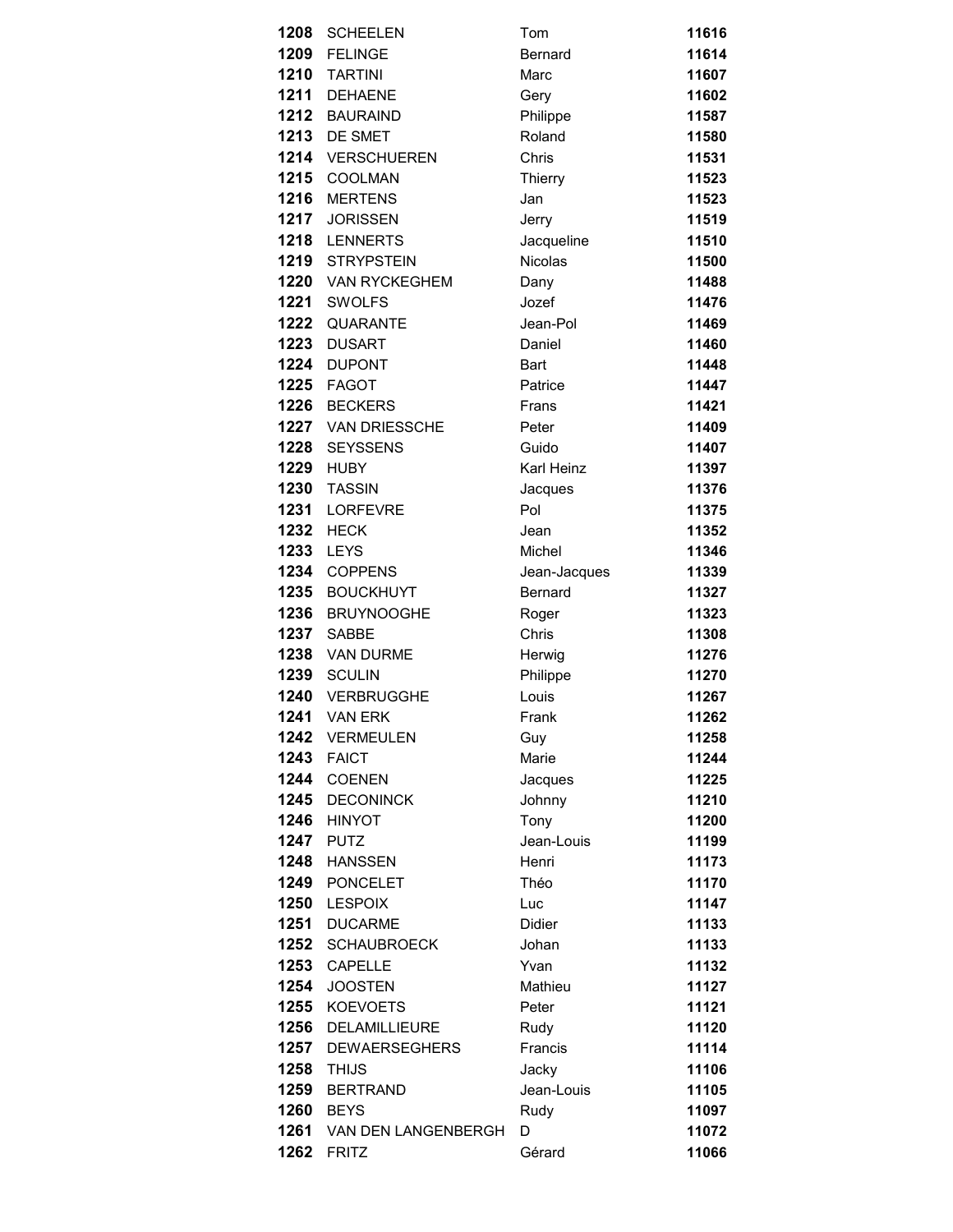| 1263 | <b>BEYS</b>                         | Dirk           | 11056 |
|------|-------------------------------------|----------------|-------|
| 1264 | <b>LEMESTRE</b>                     | Guy            | 11048 |
|      |                                     |                |       |
| 1265 | <b>GEENS</b>                        | Guido          | 11042 |
| 1266 | <b>THIJS</b>                        | Louis          | 11041 |
| 1267 | <b>MOORKENS</b>                     | Jozef          | 11031 |
| 1268 | <b>MALLIEN</b>                      | Philippe       | 10973 |
| 1269 | <b>KRAMERS</b>                      | Erik           | 10971 |
| 1270 | <b>LHEUREUX</b>                     | Jean           | 10954 |
| 1271 | <b>SZYFFER</b>                      | Nadine         | 10952 |
| 1272 | <b>BEKAERT</b>                      | Pascal         | 10946 |
| 1273 | <b>JACOBS</b>                       | Jean           | 10930 |
| 1274 | CARETTE                             | <b>Bart</b>    | 10928 |
|      | 1275 VERBAUWHEDE                    | Johan          | 10917 |
| 1276 | <b>LEGRAND</b>                      | Joseph         | 10909 |
| 1277 | <b>JONNEQUIN</b>                    | Bernard        | 10905 |
| 1278 | <b>CRETEUR</b>                      | Bernard        | 10895 |
| 1279 | <b>WUYTS</b>                        | Marc           | 10874 |
| 1280 | VANBOCKRIJK                         | Philip         | 10859 |
| 1281 | <b>ONKELINX</b>                     | Francis        | 10841 |
| 1282 | <b>BRULEZ</b>                       | Jean           | 10836 |
| 1283 | <b>PALMAERTS</b>                    | Ronny          | 10834 |
| 1284 | <b>DIDION</b>                       | Françoise      | 10833 |
| 1285 | <b>SCHOOF</b>                       | Jozef          | 10809 |
| 1286 | <b>DEXEL</b>                        | Francine       | 10808 |
| 1287 | <b>SEGAERT</b>                      | Eddy           | 10798 |
| 1288 | <b>COPUS</b>                        | Pierre         | 10790 |
| 1289 | <b>BORE</b>                         | Marc           | 10788 |
| 1290 | <b>IMBERECHT</b>                    | François       | 10768 |
| 1291 | <b>EVERAERTS</b>                    | Peter          | 10727 |
| 1292 | <b>VANESPENNE</b>                   | Claude         | 10712 |
| 1293 | <b>JOLIMONT</b>                     | Philippe       | 10699 |
| 1294 | <b>BOUVIER</b>                      | Luc            | 10676 |
| 1295 | <b>BULCKE</b>                       | Anja           | 10612 |
|      | 1296 DE MEUTER                      | Freddy         | 10611 |
|      | 1297 COQUIART                       | Michel         | 10597 |
|      | 1298 VAN STEENBERGEN                | Willy          | 10572 |
| 1299 | <b>KALUZNY</b>                      | Christian      | 10562 |
| 1300 | <b>BOLLE</b>                        | Michael        | 10489 |
| 1301 | <b>FOUCART</b>                      | <b>Bernard</b> | 10478 |
| 1302 | <b>MALCHAIR</b>                     | Philippe       | 10475 |
|      | 1303 VAN EESBEEK                    | Frans          | 10465 |
| 1304 | <b>JAMINON</b>                      | Robert         | 10442 |
|      | 1305 VERSELE                        | Marco          | 10419 |
|      | 1306 VAN MOL                        | Ivo            | 10418 |
|      | 1307 PIRRET                         | Marc           | 10394 |
| 1308 | <b>BLIECK</b>                       | Willy          | 10393 |
| 1309 |                                     |                |       |
| 1310 | <b>LATHOUWERS</b><br><b>SWINNEN</b> | Luc            | 10360 |
|      |                                     | Eric           | 10350 |
|      | 1311 VAN DEN ABBEEL                 | Christian      | 10337 |
| 1312 | <b>BIJLEMANS</b>                    | Jan            | 10307 |
| 1313 | <b>VERSTOCKEN</b>                   | Claudy         | 10300 |
| 1314 | <b>JOSSE</b>                        | Guy            | 10280 |
|      | 1315 WILS                           | Chris          | 10251 |
|      | 1316 VEREECKEN                      | Eddy           | 10249 |
| 1317 | <b>FISCHER</b>                      | Gunter         | 10244 |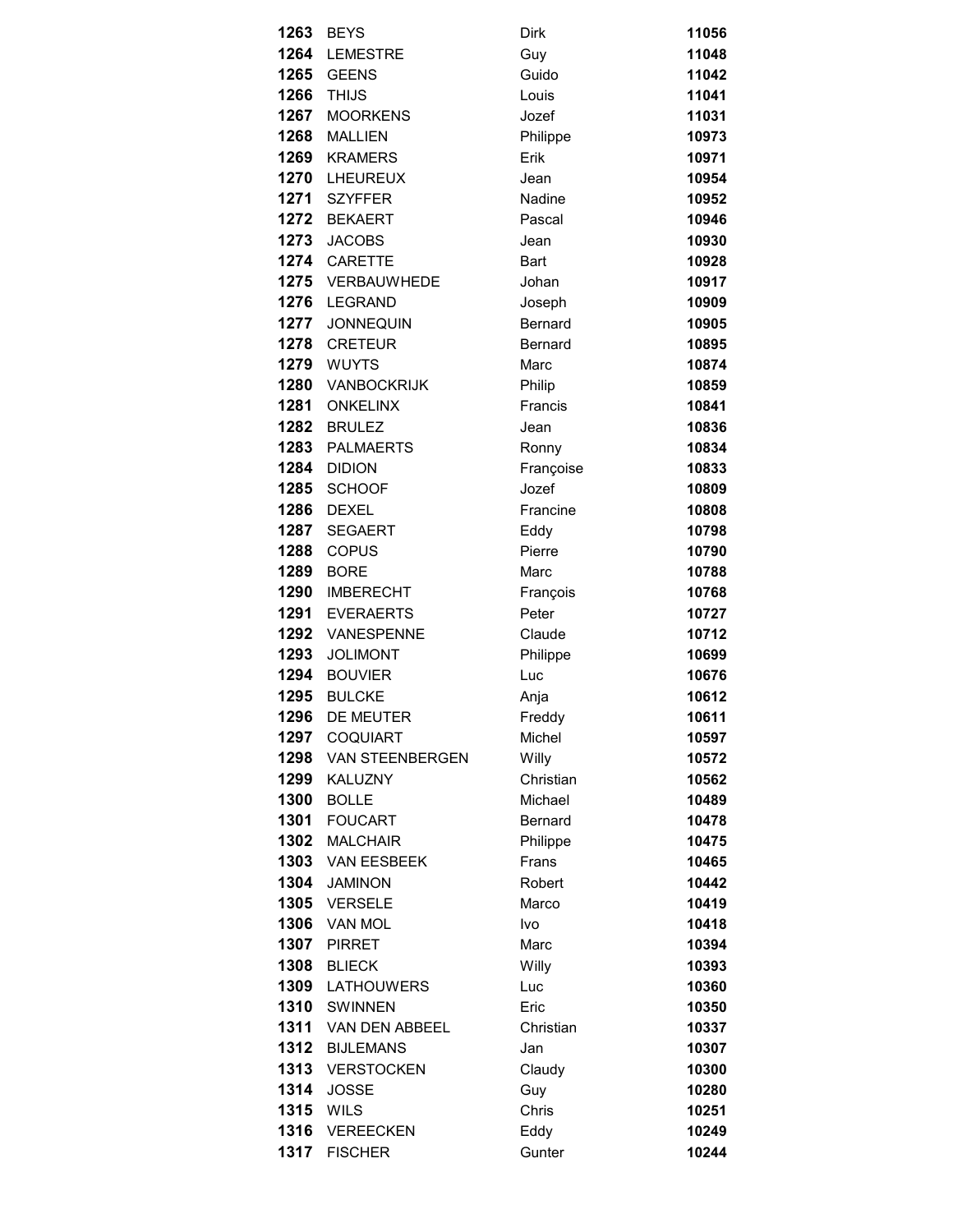|      | 1318 LATRUWE        | Jozeph        | 10226 |
|------|---------------------|---------------|-------|
|      | 1319 VERSCHAEREN    | Alain         | 10225 |
| 1320 | <b>BENIEAUX</b>     | Paul          | 10214 |
| 1321 | <b>JAMAR</b>        | Edgard        | 10213 |
|      | 1322 ANTHONIS       | André         | 10201 |
| 1323 | <b>JANSSENS</b>     | Eddy          | 10201 |
| 1324 | <b>STERCKX</b>      | Eric          | 10192 |
| 1325 | <b>CLERC</b>        | Pierre        | 10142 |
| 1326 | <b>HUART</b>        | Jacques       | 10140 |
| 1327 | LOTIN               | Jean-Luc      | 10134 |
| 1328 | <b>DELMEULLE</b>    | Guy           | 10130 |
| 1329 | <b>DUMON</b>        | Filip         | 10117 |
| 1330 | <b>RYMENANTS</b>    | Laurent       | 10113 |
| 1331 | <b>MARCHAL</b>      | Guy           | 10057 |
| 1332 | COUWIJZER           | <b>Dirk</b>   | 10053 |
| 1333 | <b>DENDOOVEN</b>    | Johan         | 10040 |
| 1334 | <b>GILLES</b>       | François      | 10036 |
| 1335 | <b>CLAEYS</b>       | J-L           | 10011 |
| 1336 | VAN DEN HENDE       | Eric          | 10003 |
| 1337 | <b>NEMEGEER</b>     | Jan           | 9999  |
| 1338 | <b>MARTIN</b>       | Marc          | 9988  |
|      | 1339 LANDRAIN       | Georges       | 9980  |
| 1340 | <b>SCHEPENS</b>     | Rudi          | 9960  |
| 1341 | <b>MERINO</b>       | José          | 9953  |
| 1342 | <b>SAENEN</b>       | Luc           | 9879  |
| 1343 | <b>LAMBRECHT</b>    | Roland        | 9864  |
| 1344 | COEURVRIEND         | Jacques       | 9860  |
| 1345 | <b>LURKIN</b>       | Arielle       | 9786  |
| 1346 | <b>GRAMMET</b>      | André         | 9785  |
| 1347 | VERMEULEN           | Marcel        | 9776  |
|      | 1348 WEEMANS        | Luc           | 9770  |
| 1349 | <b>ARMS</b>         | Torsten       | 9767  |
| 1350 | <b>SLUSE</b>        | <b>Didier</b> | 9744  |
|      | <b>1351 PETRE</b>   | Cécile        | 9734  |
| 1352 | <b>DEPREZ</b>       | X (menen)     | 9700  |
|      | 1353 WILDEMEERSCH   | ?             | 9700  |
| 1354 | <b>MALEUX</b>       | Luc           | 9698  |
| 1355 | <b>FAITHFULL</b>    | Freddy        | 9664  |
| 1356 | CALLEWAERT          | Fabio         | 9648  |
| 1357 | <b>GRETRY</b>       | Joseph        | 9632  |
| 1358 | <b>STROOBANTS</b>   | Stéphane      | 9631  |
| 1359 | <b>STAEL</b>        | Frank         | 9613  |
| 1360 | <b>TERCAEFS</b>     | Théo          | 9611  |
| 1361 | <b>ADRIANSEN</b>    | J             | 9600  |
| 1362 | <b>IACUZZI</b>      | Fabian        | 9599  |
| 1363 | DE WOLF             | Guy           | 9542  |
| 1364 | <b>MUNSTER</b>      | Patrick       | 9511  |
| 1365 | <b>GEYSKENS</b>     | Yves          | 9509  |
| 1366 | <b>VERNIMMEN</b>    | Dany          | 9506  |
| 1367 | <b>GRISLAIN</b>     | Luc           | 9500  |
| 1368 | <b>VAN DINGENEN</b> | Arie          | 9491  |
| 1369 | <b>VAN HAEMEL</b>   | Guido         | 9491  |
| 1370 | <b>SCUDERI</b>      | Saverio       | 9482  |
| 1371 | <b>DECUYPER</b>     | Joost         | 9473  |
| 1372 | <b>FOSSOUL</b>      | Marc          | 9440  |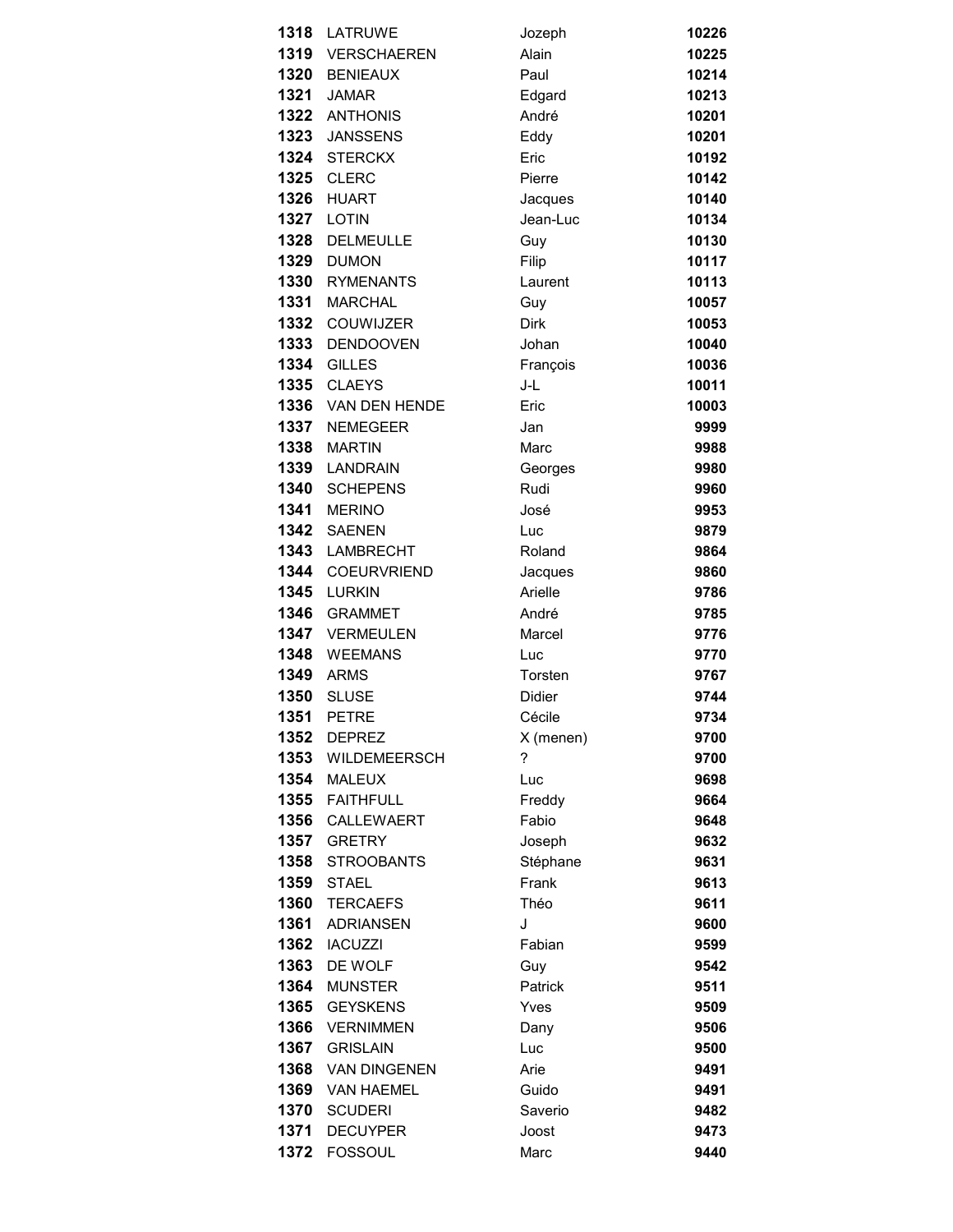| 1373 | <b>DEROSA</b>        | Stéphane       | 9424 |
|------|----------------------|----------------|------|
|      | 1374 VAN EYLEN       | Stefaan        | 9328 |
|      | 1375 PUERTA GIMENEZ  | Oscar          | 9318 |
|      | 1376 LAUREYSSENS     | Guy            | 9249 |
| 1377 | <b>ROKIE</b>         | René           | 9236 |
| 1378 | <b>WENSCH</b>        | Johan          | 9198 |
| 1379 | <b>MAYENS</b>        | Eric           | 9182 |
| 1380 | <b>BIJLOOS</b>       | Johan          | 9150 |
| 1381 | <b>BAFCOP</b>        | José           | 9131 |
| 1382 | WIRTZ                | Jozef          | 9105 |
| 1383 | <b>CIOLEK</b>        | Felix          | 9102 |
| 1384 | <b>MESKENS</b>       | Michel         | 9096 |
| 1385 | <b>SIMON</b>         | Hugues         | 9078 |
| 1386 | LAMBERIGTS           | Henri          | 9069 |
|      | 1387 VAN HINGEL      | Peter          | 9023 |
| 1388 | <b>JONCKHEERE</b>    | Peter          | 9003 |
|      | 1389 FRASELLE        | Jean-Yves      | 8915 |
|      | 1390 VANKRUNCKELSVEN | Jean-Claude    | 8893 |
| 1391 | <b>PRINCEN</b>       | Michel         | 8866 |
| 1392 | <b>CHARPENTIER</b>   | Paul           | 8858 |
| 1393 | DE BACKER            | Liliane        | 8845 |
|      | <b>1394 WERTS</b>    | Armel          | 8833 |
| 1395 | <b>BOUDRY</b>        | Peter          | 8824 |
| 1396 | <b>WETZELS</b>       | Fernand        | 8760 |
| 1397 | <b>JACOBS</b>        | Dominique      | 8755 |
| 1398 | <b>SEGERS</b>        | Jean           | 8739 |
| 1399 | <b>TERREN</b>        | Nicole         | 8638 |
| 1400 | <b>GUILMAIN</b>      | Christian      | 8634 |
| 1401 | <b>SALMON</b>        | Annette        | 8611 |
| 1402 | <b>THIJSEN</b>       | Jossy          | 8595 |
| 1403 | <b>PYFFEROEN</b>     | <b>Patrick</b> | 8591 |
| 1404 | <b>THIJS</b>         | Marc           | 8526 |
| 1405 | <b>BIT</b>           | Franco         | 8515 |
|      | <b>1406 BIJLOOS</b>  | Alfons         | 8502 |
| 1407 | <b>PLAYSIER</b>      | Christian      | 8470 |
| 1408 | <b>CONINCKX</b>      | Jean-Pierre    | 8432 |
| 1409 | <b>CONDROTTE</b>     | Michel         | 8390 |
| 1410 | <b>DELHAISE</b>      | Dominique      | 8340 |
| 1411 | <b>BLOMMAERT</b>     | Bernard        | 8289 |
| 1412 | <b>DELONGUEIL</b>    | Jean-Claude    | 8253 |
| 1413 | <b>MATHY</b>         | Jules          | 8245 |
| 1414 | <b>MERLEVELDE</b>    | Ismael         | 8232 |
| 1415 | <b>VAN DOREN</b>     | Kamiel         | 8228 |
| 1416 | <b>VANHEES</b>       | Albert         | 8161 |
| 1417 | <b>GROOTE</b>        | Georges        | 8119 |
| 1418 | <b>RUY</b>           | Roland         | 8084 |
| 1419 | <b>ALOFS</b>         | Michel         | 8080 |
| 1420 | <b>SANTY</b>         | Eddy           | 8078 |
| 1421 | <b>WANGEN</b>        | Johan          | 8023 |
| 1422 | <b>MATHEI</b>        | Yvan           | 7994 |
| 1423 | <b>TONELLO</b>       | Jean-Pierre    | 7924 |
| 1424 | <b>DOUMIER</b>       | Pierre         | 7918 |
| 1425 | <b>PIRSON</b>        | Danielle       | 7918 |
|      | 1426 VANELDEREN      | Patrick        | 7868 |
| 1427 | <b>SOLHEID</b>       | Alain          | 7832 |
|      |                      |                |      |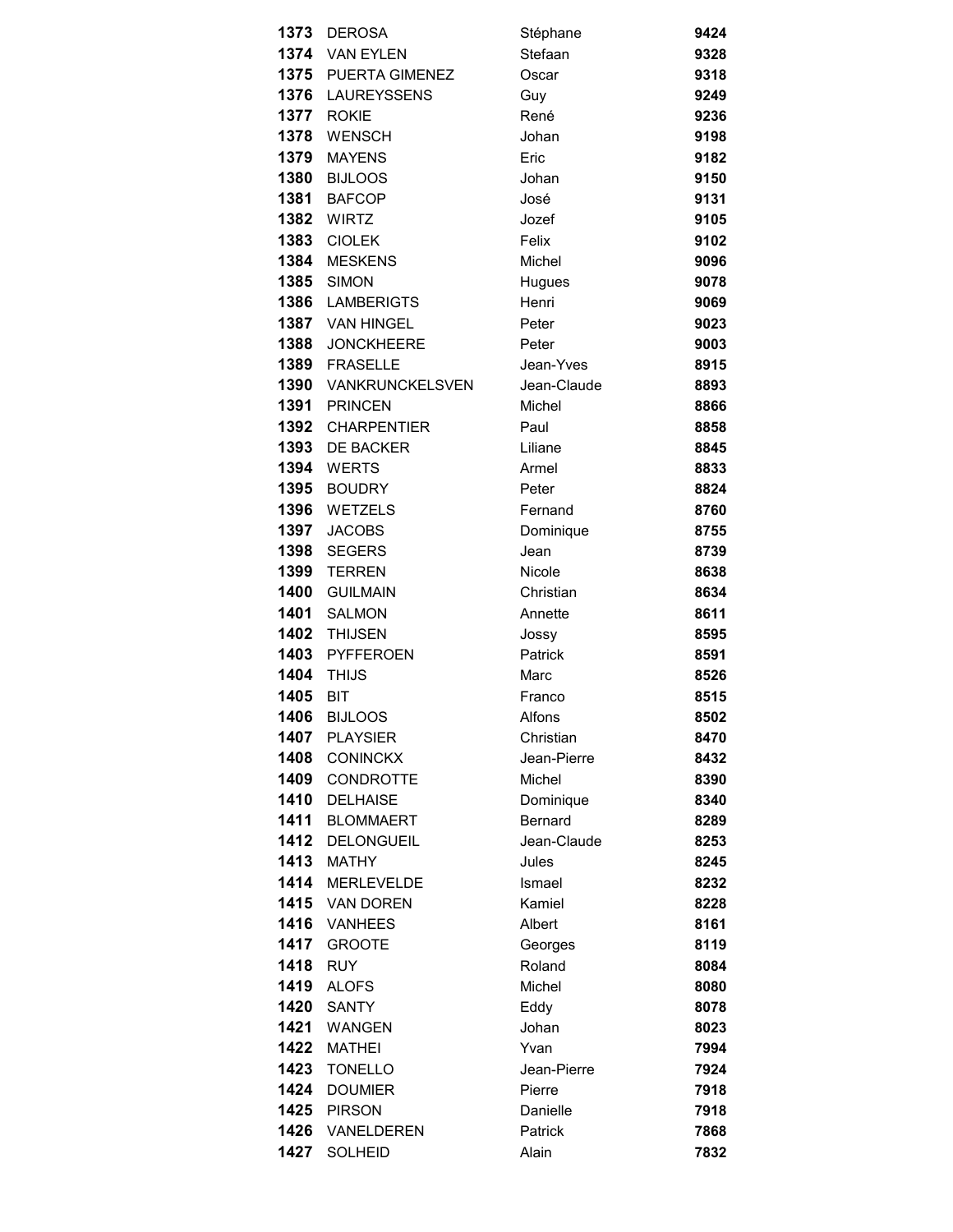| 1428 | <b>SERVAIS</b>     | Christian      | 7808 |
|------|--------------------|----------------|------|
| 1429 | <b>STESSENS</b>    | Godfried       | 7803 |
|      | 1430 POURTOIS      | Gérard         | 7778 |
|      | <b>1431 MATHEI</b> | Luc            | 7754 |
| 1432 | <b>DEWILDE</b>     | Ludo           | 7701 |
| 1433 | <b>DE RIDDER</b>   | Etienne        | 7682 |
| 1434 | <b>KLUVERS</b>     | Wim            | 7665 |
|      | 1435 VERSTIGGELT   | Suzy           | 7557 |
| 1436 | <b>PAUELS</b>      | Herbert        | 7556 |
| 1437 | <b>VINCKE</b>      | Paul           | 7507 |
| 1438 | <b>MEYS</b>        | Luc            | 7504 |
|      | 1439 VAN EYSDEN    | Daniel         | 7463 |
|      | 1440 SCHEPERS      | Willy          | 7457 |
| 1441 | <b>DETAYE</b>      | <b>Patrick</b> | 7356 |
| 1442 | <b>GOFFIN</b>      | Amaury         | 7350 |
| 1443 | <b>COLLARD</b>     | Marc           | 7326 |
| 1444 | <b>ROSSEL</b>      | Paul           | 7249 |
| 1445 | <b>BROEDER</b>     | <b>Rik</b>     | 7181 |
|      | 1446 VAN DE WAL    | Willy          | 7166 |
| 1447 | <b>DAUTZENBERG</b> | Roger          | 7152 |
|      | <b>1448</b> VANGA  | Joni           | 7148 |
| 1449 | <b>GOOSSENS</b>    | Ronald         | 7025 |
| 1450 | <b>SANTY</b>       | Albert         | 7020 |
| 1451 | DE SCHEPPER        | Jean-Claude    | 7016 |
| 1452 | <b>MARECHAL</b>    | Jean-Pierre    | 6988 |
| 1453 | <b>BISSCHOP</b>    | Etienne        | 6891 |
| 1454 | <b>DOMS</b>        | <b>Bart</b>    | 6883 |
| 1455 | <b>MOESEN</b>      | Jos            | 6855 |
| 1456 | <b>BANTZ</b>       | Manfred        | 6822 |
|      | <b>1457 LOUIS</b>  | René           | 6805 |
|      | 1458 VAN DE WAL    | Michel         | 6803 |
| 1459 | <b>DEMETS</b>      | Marcel         | 6784 |
| 1460 | <b>CORNELY</b>     | Emil           | 6756 |
|      | <b>1461 KELLER</b> | Michael        | 6756 |
| 1462 | <b>MASSCHELEIN</b> | Tony           | 6749 |
| 1463 | <b>SCHARLAEKEN</b> | Robert         | 6748 |
| 1464 | <b>PATTOW</b>      | Marnik         | 6745 |
| 1465 | CABO               | Joël           | 6729 |
| 1466 | <b>DABEE</b>       | Richard        | 6728 |
| 1467 | VANDERVELDEN       | Robert         | 6674 |
| 1468 | <b>DEBECKER</b>    | Jacques        | 6628 |
| 1469 | <b>FOSSAERT</b>    | Johan          | 6604 |
| 1470 | <b>HOUBRECHTS</b>  | Danny          | 6586 |
| 1471 | <b>BOUDRY</b>      | Patrick        | 6585 |
| 1472 | AMEEL              | Gino           | 6568 |
| 1473 | DE LAAT            | André          | 6562 |
| 1474 | <b>JUPRELLE</b>    | René           | 6505 |
| 1475 | <b>LAMBERT</b>     | <b>Dirk</b>    | 6486 |
| 1476 | <b>GUILLAUME</b>   | Eric           | 6466 |
| 1477 | <b>JACOBS</b>      | Joeri          | 6456 |
| 1478 | <b>IDE</b>         | Christ         | 6439 |
| 1479 | <b>MOYEN</b>       | Jean           | 6437 |
| 1480 | VAN CALENBERG      | Louis          | 6434 |
| 1481 | <b>VANDER ELST</b> | Rita           | 6420 |
| 1482 | <b>KEYKEN</b>      | Danny          | 6411 |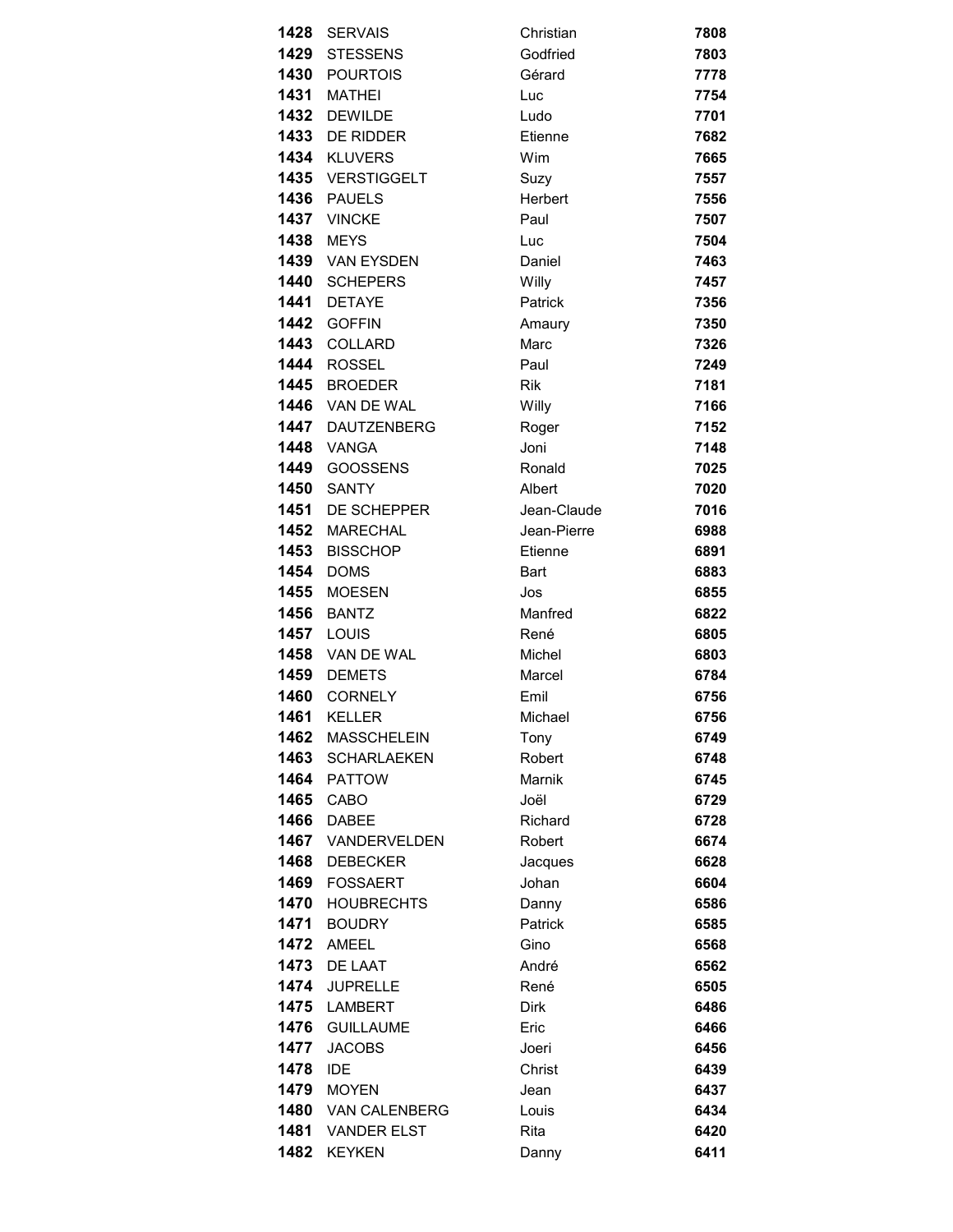| 1483 | <b>JACQUET</b>      | Muriel         | 6405 |
|------|---------------------|----------------|------|
|      | 1484 VAN RANST      | Mark           | 6301 |
|      | 1485 VAN KOECKHOVEN | Peter          | 6283 |
|      | 1486 VAN DER MEER   | Theo           | 6238 |
| 1487 | <b>SMEETS</b>       | Lander         | 6231 |
| 1488 | <b>COMPANIE</b>     | Marcel         | 6199 |
| 1489 | <b>BEYS</b>         | Kevin          | 6160 |
| 1490 | <b>CANTIGNEAU</b>   | Luc            | 6160 |
|      | 1491 CHARMANT       | <b>Bernard</b> | 6141 |
| 1492 | <b>HUBERTS</b>      | Hildegard      | 6116 |
| 1493 | <b>TRICOT</b>       | Marc           | 6115 |
|      | 1494 VAN DER BEETEN | <b>Nicolas</b> | 6067 |
| 1495 | <b>NOLMANS</b>      | Francis        | 6011 |
| 1496 | VAN DER JONCKHEYD   | Frank          | 5977 |
| 1497 | <b>TRUCHET</b>      | Jean-Louis     | 5920 |
| 1498 | <b>FAFRA</b>        | Roger          | 5822 |
| 1499 | <b>NAMECHE</b>      | Michael        | 5810 |
| 1500 | WILLEM              | Benoît         | 5796 |
| 1501 | RICHARD             | <b>Didier</b>  | 5782 |
| 1502 | <b>BEERTS</b>       | Jean-Marie     | 5724 |
|      | 1503 LAFINEUR       | Michel         | 5713 |
|      | 1504 KETELS         | <b>Martin</b>  | 5690 |
| 1505 | <b>BRASSEUR</b>     | Pascal         | 5671 |
| 1506 | <b>HENRARD</b>      | August         | 5646 |
| 1507 | <b>VERSCHEURE</b>   | Dirk           | 5624 |
| 1508 | <b>CARTON</b>       | Guy            | 5595 |
|      | 1509 PIPELEERS      | Patrick        | 5568 |
| 1510 | <b>DEOM</b>         | Willy          | 5562 |
| 1511 | <b>SOLHEID</b>      | Rebecca        | 5560 |
| 1512 | <b>SZPYRKA</b>      | Daniel         | 5556 |
|      | 1513 NAESSENS       | Danny          | 5535 |
| 1514 | <b>MARIVOET</b>     | Eugeen         | 5534 |
| 1515 | COPPE               | Jean-Louis     | 5507 |
|      | <b>1516 PIERARD</b> | Anne-Sophie    | 5488 |
| 1517 | <b>STEEN</b>        | Willy          | 5480 |
| 1518 | <b>GRYFFROY</b>     | Marc           | 5462 |
| 1519 | <b>ROUSSEAU</b>     | Françoise      | 5433 |
| 1520 | <b>MALEUX</b>       | Luc            | 5411 |
| 1521 | <b>LORIERS</b>      | Dominique      | 5396 |
| 1522 | <b>PARIS</b>        | Louis          | 5376 |
| 1523 | <b>GRIEVEN</b>      | Robert         | 5350 |
| 1524 | <b>MOENS</b>        | Ronald         | 5340 |
| 1525 | <b>BASTIN</b>       | Pierre         | 5304 |
| 1526 | <b>WILLEMS</b>      | Robert         | 5270 |
| 1527 | <b>INSLEGHERS</b>   | Pascal         | 5242 |
| 1528 | <b>INFANTINO</b>    | Giuseppe       | 5230 |
| 1529 | DELBAEN             | <b>Didier</b>  | 5212 |
| 1530 | <b>MATTHYS</b>      | Jozef          | 5212 |
| 1531 | <b>ROLLIN</b>       | Jean           | 5206 |
| 1532 | <b>BALFROID</b>     | Georges        | 5145 |
| 1533 | <b>BIERSARD</b>     | Tony           | 5123 |
| 1534 | <b>BOLLEN</b>       | Guido          | 5116 |
| 1535 | <b>BEYS</b>         | Kevin          | 5110 |
| 1536 | <b>DASCOTTE</b>     | Marco          | 5105 |
| 1537 | <b>DAENEN</b>       | Lisette        | 5097 |